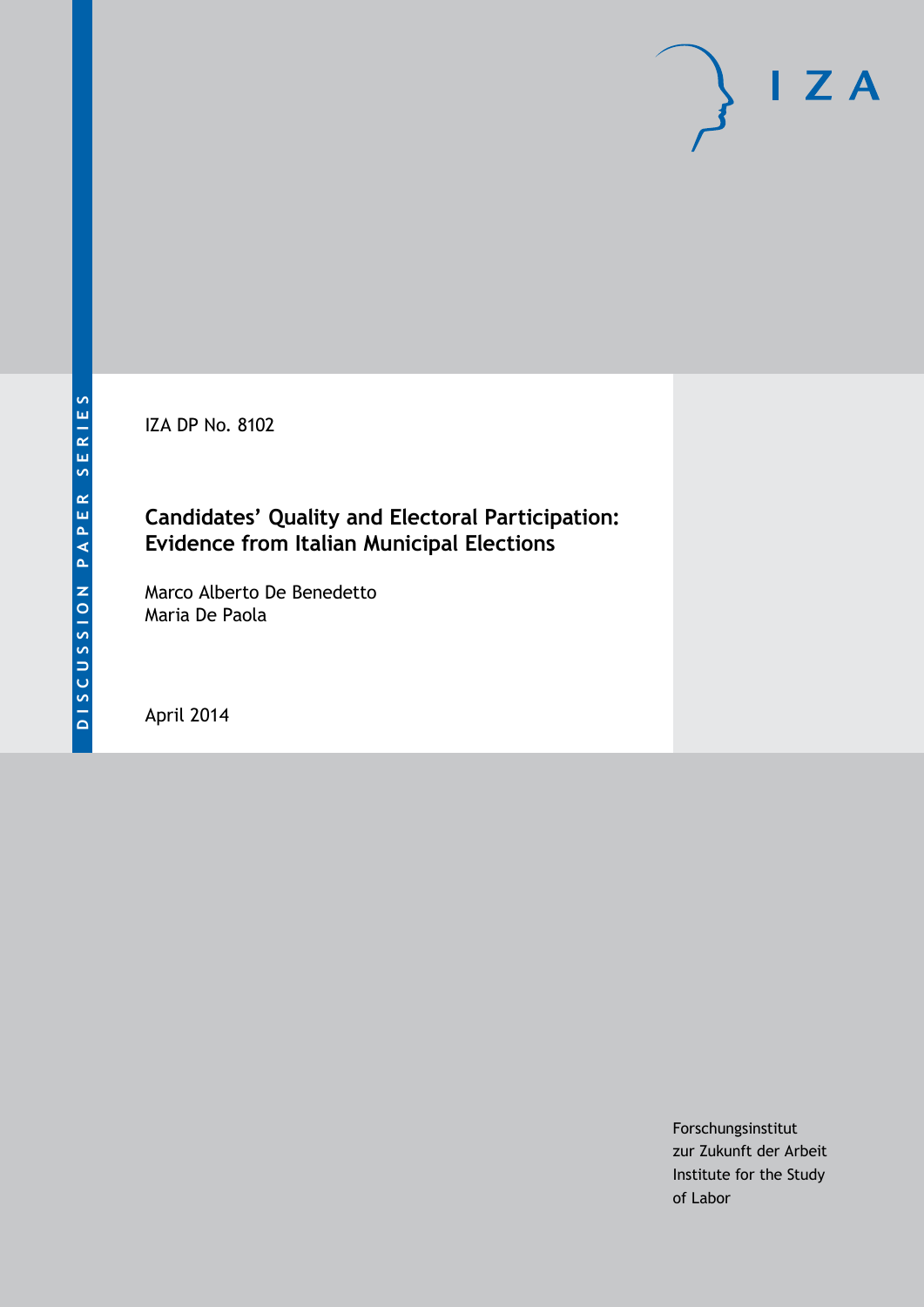# **Candidates' Quality and Electoral Participation: Evidence from Italian Municipal Elections**

### **Marco Alberto De Benedetto**

*Birkbeck College*

#### **Maria De Paola**

*University of Calabria and IZA*

Discussion Paper No. 8102 April 2014

IZA

P.O. Box 7240 53072 Bonn Germany

Phone: +49-228-3894-0 Fax: +49-228-3894-180 E-mail: [iza@iza.org](mailto:iza@iza.org)

Any opinions expressed here are those of the author(s) and not those of IZA. Research published in this series may include views on policy, but the institute itself takes no institutional policy positions. The IZA research network is committed to the IZA Guiding Principles of Research Integrity.

The Institute for the Study of Labor (IZA) in Bonn is a local and virtual international research center and a place of communication between science, politics and business. IZA is an independent nonprofit organization supported by Deutsche Post Foundation. The center is associated with the University of Bonn and offers a stimulating research environment through its international network, workshops and conferences, data service, project support, research visits and doctoral program. IZA engages in (i) original and internationally competitive research in all fields of labor economics, (ii) development of policy concepts, and (iii) dissemination of research results and concepts to the interested public.

<span id="page-1-0"></span>IZA Discussion Papers often represent preliminary work and are circulated to encourage discussion. Citation of such a paper should account for its provisional character. A revised version may be available directly from the author.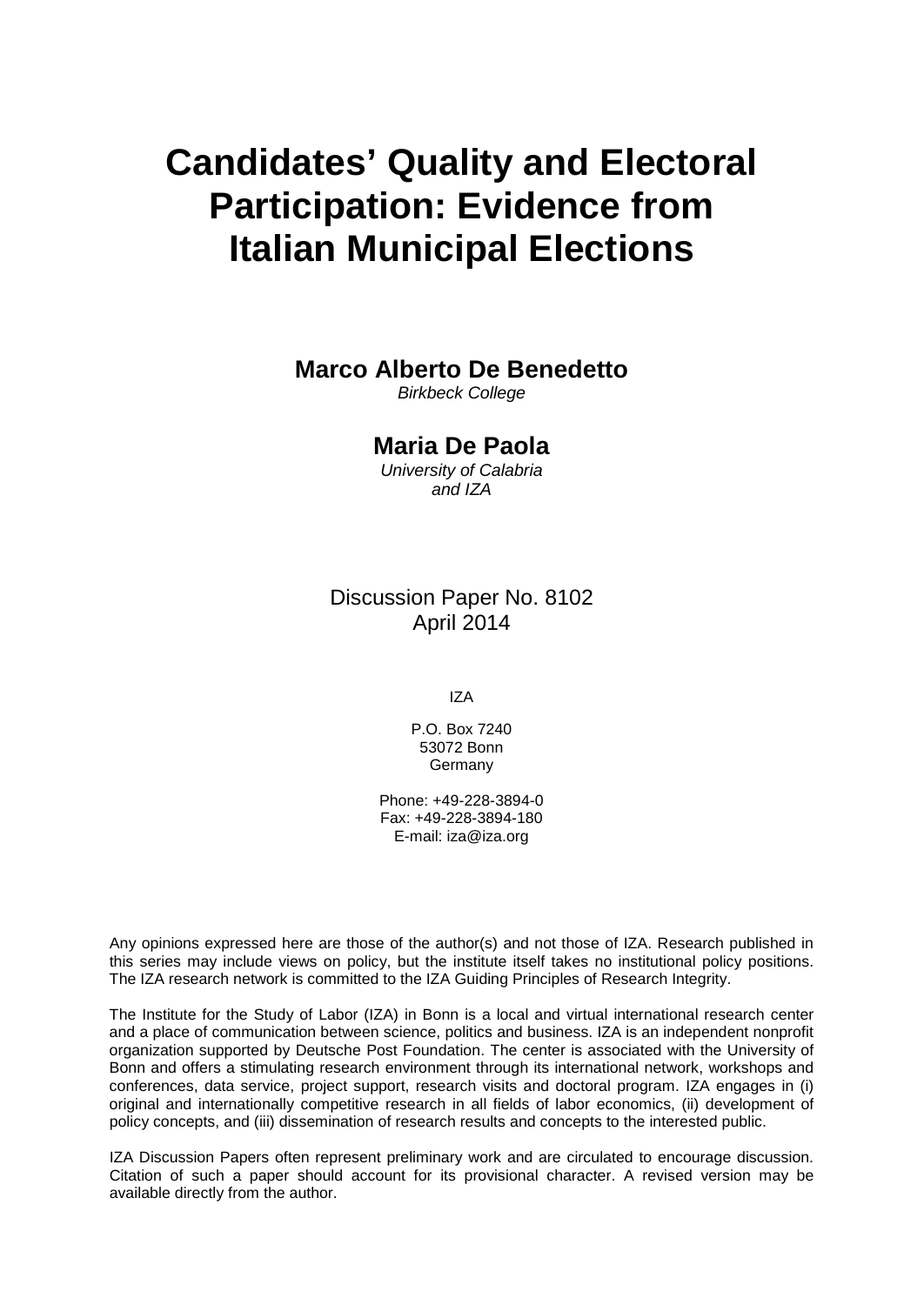IZA Discussion Paper No. 8102 April 2014

## **ABSTRACT**

## **Candidates' Quality and Electoral Participation: Evidence from Italian Municipal Elections[\\*](#page-1-0)**

We analyze the impact of the quality of candidates running for a mayor position on turnout using a large data set on Italian municipal elections held from 1993 to 2011. We firstly estimate a municipal fixed effects model and show that an increase in the average quality of candidates competing at the electoral race produces a positive impact on turnout. To handle endogeneity issues arising from time variant unobservable features of electoral races, we build on the literature showing that politicians' quality is positively affected by their wage and apply a Fuzzy Regression Discontinuity Design relying on the fact that in Italy the wage of the mayor increases non-monotonically at different thresholds. Results show that an exogenous increase in the average quality of candidates, induced by a higher wage, leads to an increase in turnout by about 2 percentage points.

JEL Classification: D72, D78, J45

Keywords: politicians' quality, turnout, fuzzy regression discontinuity design, instrumental variables

Corresponding author:

Maria De Paola Dipartimento di Economia Statistica e Finanza Università degli Studi della Calabria 87030, Arcavacata di Rende Italy E-mail: [m.depaola@unical.it](mailto:m.depaola@unical.it)

We are grateful for invaluable help with data collection to Stefano Trulli and Nicola D'Amelio from the Italian Ministry of Internal Affair. We would like to thank Stefano Gagliarducci, Francesca Gioia, Giuseppe Rose, Vincenzo Scoppa and seminar participants at University of Calabria, for useful suggestions and comments.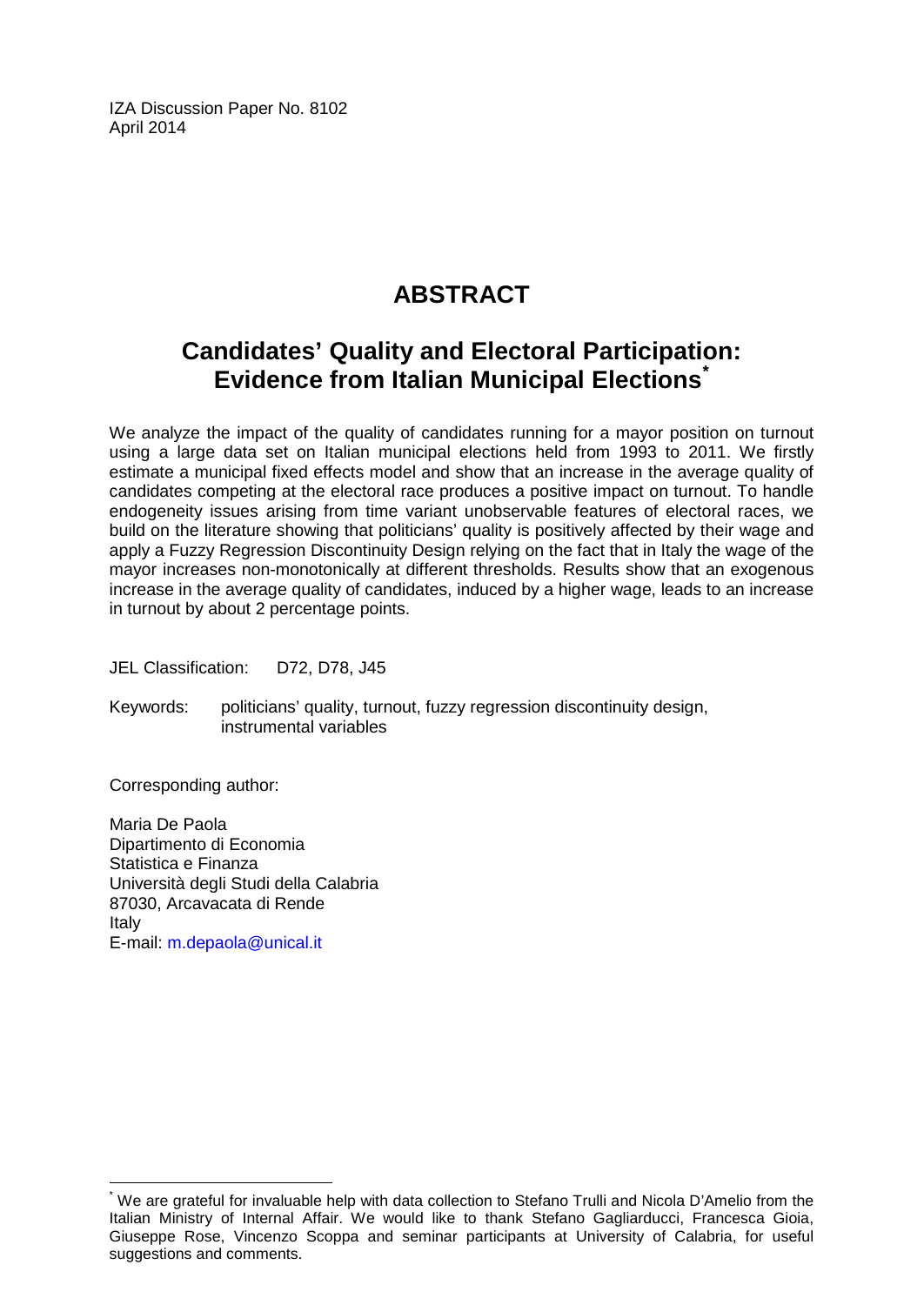#### **1. Introduction**

Although universal suffrage is a common feature of modern societies, turnout varies considerably across countries and individuals. A large literature has investigated the main determinants of electoral participation (for a survey see, for example, [Schlozman, 2002](http://onlinelibrary.wiley.com/doi/10.1111/j.0092-5853.2005.00113.x/full#b50) and Matsusaka and Palda, 1999) pointing at the role played by both institutional features (electoral competition, legislature size, electoral system, etc.) and demographic characteristics (age, income, education, employment status, etc.).

Among demographic characteristics, education has received particular attention and some recent papers identify a causal effect of voters' educational attainment on turnout. Dee (2004) and Milligan et al. (2004), by exploiting changes in compulsory school laws across different regions at different times in the US, show that educational attainment in the population is related to several measures of political interest and involvement. No effects, instead, are found by Siedler (2007) for Germany and by Borgonovi et al. (2010) for a number of European countries.

Education, rising individual ability to understand the issues at stake and to monitor elected politicians, also increases the ability to select more able politicians and to improve the working of the political system. For example, Glaeser et al. (2007) argue that democracies are more stable when citizens are more educated. Accetturo (2013), using Italian data, shows that cities with a higher endowment of human capital tend to select mayors with ex-ante better characteristics.

In this paper we take a different point of view and instead of considering the effect produced by the educational level of electors on turnout, we focus on the effect produced by the educational level of candidates at elections. Education is often considered as a proxy for politicians' quality and having high skilled candidates at the electoral race may induce individuals to cast their vote because they may infer a higher political competence.

Even if the economic and political literature has investigated the impact of the quality of politicians on a quite large number of outcomes, little is known on its impact on electoral turnout. Even so, political participation is at the basis of a well-functioning political system. A greater political participation is of extreme importance to strengthen the legitimacy of democratic institutions: it changes political outcomes, since subjects who vote affect the type of policies implemented by the government, and it is likely to improve social outcomes as it reveals and aggregates preferences (Pateman, 1970; Barber, 1984).

As far as we know, this is the first paper trying to disentangle the impact of politicians' quality on political participation.<sup>1</sup> At this aim we use a rich data set providing information both on turnout at Italian municipal elections (for the period 1993-2011) and on the characteristics of candidates competing at these elections. To handle endogeneity problems that derive from unobservable factors that might affect both turnout and the quality of individuals deciding to enter the electoral race, we firstly estimate a municipal fixed effects model. This model allows us to neutralize possible bias due to unobservable time invariant municipal

<span id="page-3-0"></span><sup>&</sup>lt;sup>1</sup> A number of papers focusing on US elections show that the strategic decision to stand as a challenger in an electoral contest is influenced by the quality of the incumbent and that high quality candidates have more electoral success (see Jacobson and Kernell, 1983; Lublin, 1994; Carson et al., 2001; Stone et al., 2003 and Stone et al., 2010).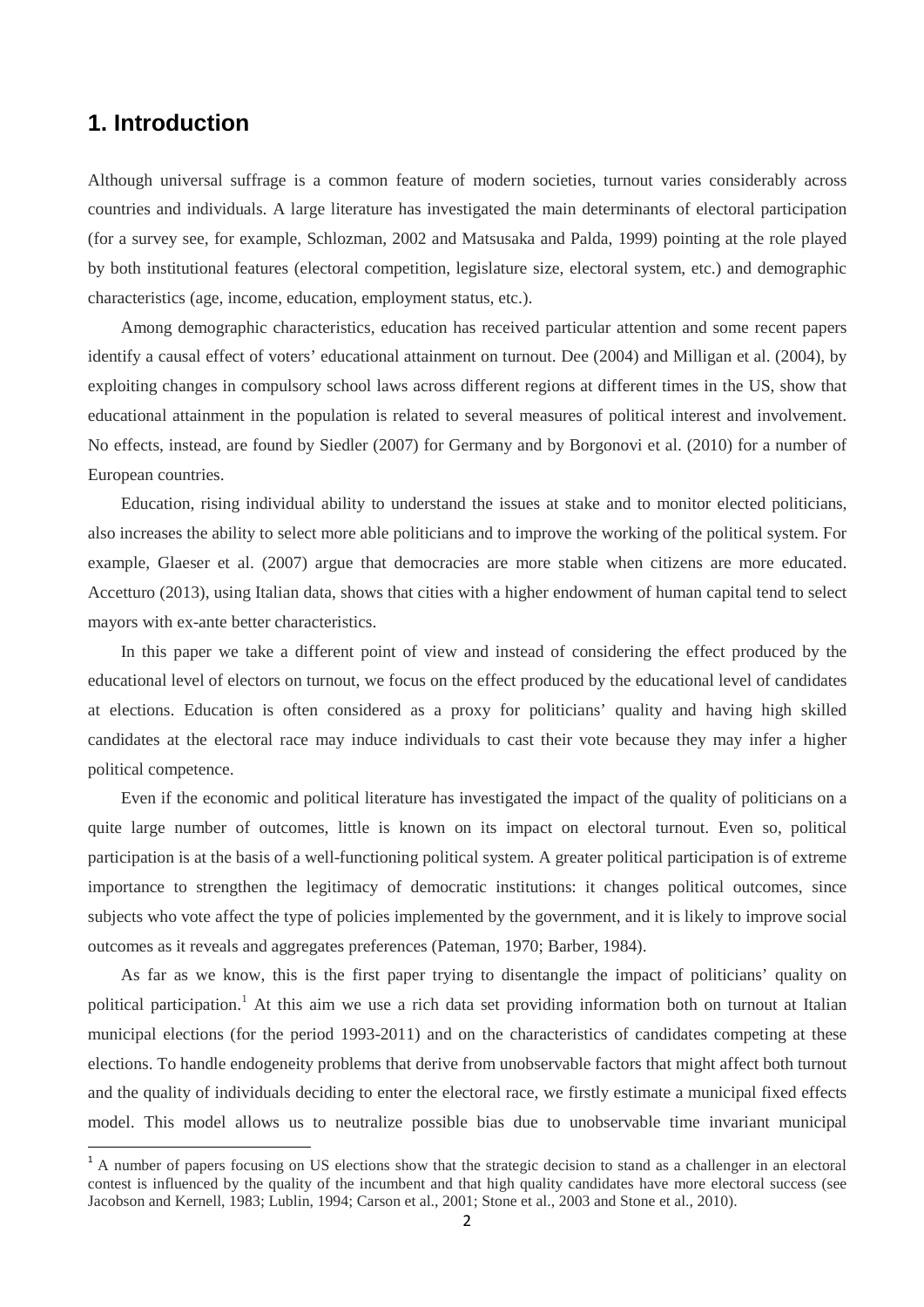characteristics that might affect both candidates' quality and electors' decision to show up at the polls. These estimates highlight that an increase in the average level of education of candidates at the electoral race produces an increase in turnout.

Since endogeneity problems might also be related to some unobservable features of each electoral race (time variant), we also apply a Fuzzy Regression Discontinuity Design relying on the fact that in Italy the wage of the mayor increases at different population thresholds. As already shown by Gagliarducci and Nannicini (2011) and by Ferraz and Finan (2009), the wage paid to elected officials has a positive impact on candidates' quality. Gagliarducci and Nannicini (2011), using the same data we adopt in this paper (but for a smaller sample and for a shorter time period) also show that the wage does not affect other candidates' characteristics (such as age and gender) and that its impact on politicians' performance is mainly due to the effect produced on politicians' quality. Their results reassure us about the fact that the exogenous variation in wage should not affect turnout through other channels rather than the quality of candidates at the electoral race. Our fixed effects estimates go in the same direction, showing that the positive effect of politicians' quality on turnout is not due to unobserved time invariant municipal characteristics (for instance, higher campaign expenditures that might be related to the payment of a higher wage. The real wage does not change much over time and only few municipalities experiment changes in the population size implying in turn a change in the thresholds that define the wage paid to the Mayor and to the members of the Executive Committee).

We focus on 3 (out of 9) population thresholds  $(1,000; 5,000)$  and 50,000 inhabitants) that uniquely identify a wage increase and apply a Fuzzy Regression Discontinuity Design. Our First Stage regression results confirm that the wage strongly affects the average educational level of candidates competing for election. Second Stage regression results highlight that an exogenous increase in the average quality of politicians produces a positive impact on turnout. An increase of 1 year in the average years of education of candidates at the electoral race produces an increase in turnout of about 2 percentage points. We also find, by exploiting data on turnout available separately by gender, that female and male electors react similarly to candidates' quality.

Results are robust to different functional forms of the population size and when, instead of using the wage, we use the three population cutoffs that uniquely identify an increase in the mayor's wage as excluded instruments. We also control for candidates' average age, for the proportion of female candidates, for the presence of the incumbent mayor among candidates and for the degree of electoral competition.

<span id="page-4-0"></span>Our analysis is related to the literature investigating the relationship between politicians' quality (typically measured considering education) and a number of performance indicators, such as growth, type of policies implemented and efficiency of the public administration.<sup>[2](#page-3-0)</sup> Jones and Olken (2005) and Besley et al. (2011) look at the relationship between politicians' quality and growth and find that growth is higher when

 <sup>2</sup> Besley and Coate (1997) and Osborne and Slivinski (1996) provide a theoretical framework showing the relevance of politicians' quality for policy choices.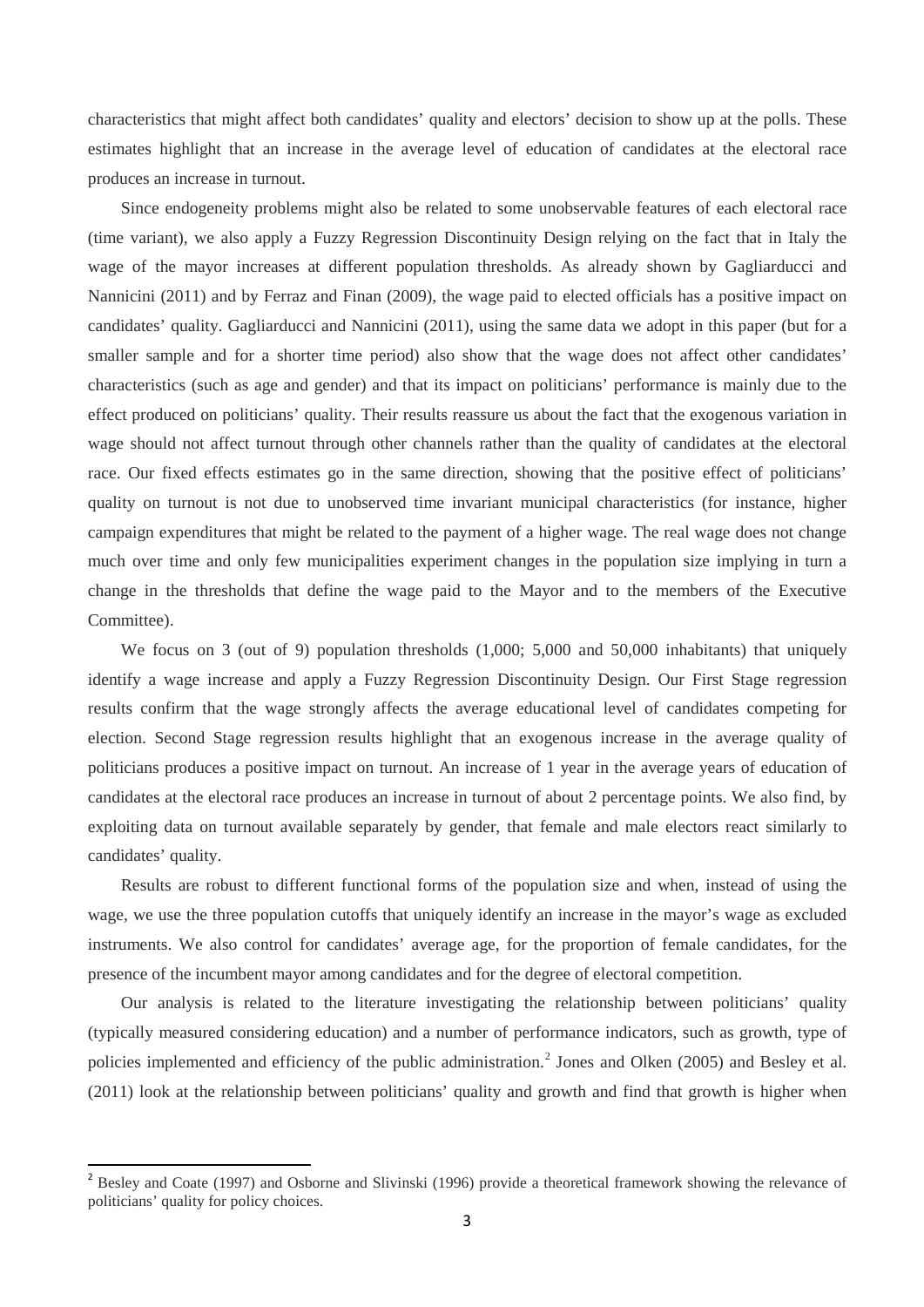leaders are more educated.<sup>[3](#page-4-0)</sup> Gagliarducci and Nannicini (2011) and Ferraz and Finan (2009), investigating the effects of remuneration on the quality and productivity of politicians, show that more educated politicians perform better. We add to this literature showing that the quality of politicians also affects political participation, probably because electors expect a better performance.

Our work is also related to the theoretical literature examining the individual decision to enter politics (Caselli and Morelli, 2004; Messner and Polborn, 2004; Poutvaara and Takalo, 2007). In these models, on the one hand, a *high-skilled* individual has a higher outside option and consequently a higher opportunity cost of entering politics, but on the other hand he/she also has a higher probability of winning an election, as voters would like to have competent office holders. However, the empirical analysis testing these theoretical assumptions is scant. Little is known on whether candidates with higher ability obtain a larger share of votes and on whether *high-quality* politicians increase electoral participation by inducing some unconvinced voters to cast their vote.<sup>[4](#page-5-0)</sup>

The paper is organized in the following way. Section 2 is devoted to the description of the institutional framework and of our data set. In Section 3, we present municipal fixed effects estimates. In Section 4 we present results obtained when using a Fuzzy Regression Discontinuity design. In section 5 we report some robustness checks. Section 6 concludes.

#### **2. Institutional framework and data**

The system currently regulating municipal elections in Italy has been introduced in 1993 (Law no. 81 of March 25, 1993). It has established the direct election of the mayor and the adoption of the plurality rule, with some differences according to the size of the resident population.<sup>[5](#page-5-1)</sup> The Municipal Council (Consiglio Comunale) is endowed with legislative powers, while the executive authority is assigned to a Mayor (Sindaco) who heads an Executive Committee (Giunta Comunale).

Municipalities have a registry of eligible voters, which is revised whenever there is an election and all citizens aged 18 or more on the election date are automatically registered to vote. Elections usually last two consecutive days (Sunday and Monday). Voting takes place in polling stations organized by the local authorities. Elections are organized according to a traditional paper ballot system.

<span id="page-5-2"></span>To recover the effect of candidates' quality on turnout we both rely on municipal fixed effects estimates and on the exogenous variation in the remuneration obtained by local administrators. In Italy, the remuneration

<span id="page-5-0"></span>

<sup>&</sup>lt;sup>3</sup> See also Besley et al. (2007), Jones and Olken (2005) and Besley (2007).<br><sup>4</sup> A number of works have analyzed which factors affect the selection of more educated politicians, looking at the impact produced by political competition (De Paola and Scoppa, 2011; Galasso and Nannicini, 2011), resources (Brollo et al., 2012), citizens' education (Accetturo, 2013) and gender quotas (Baltrunaite et al., 2012).

<span id="page-5-1"></span><sup>&</sup>lt;sup>5</sup> For municipalities with a population of less than 15,000 inhabitants, elections are held with single ballot and plurality rule, and the winning candidate is awarded a majority premium of at least two-thirds of the seats in the Council; for municipalities with a population above 15,000, elections are held with a dual ballot (where the second is held if none of the candidates in the first ballot obtained an absolute majority of the votes), and the winning candidate is awarded a majority premium of at least 60 percent of the seats on the Council.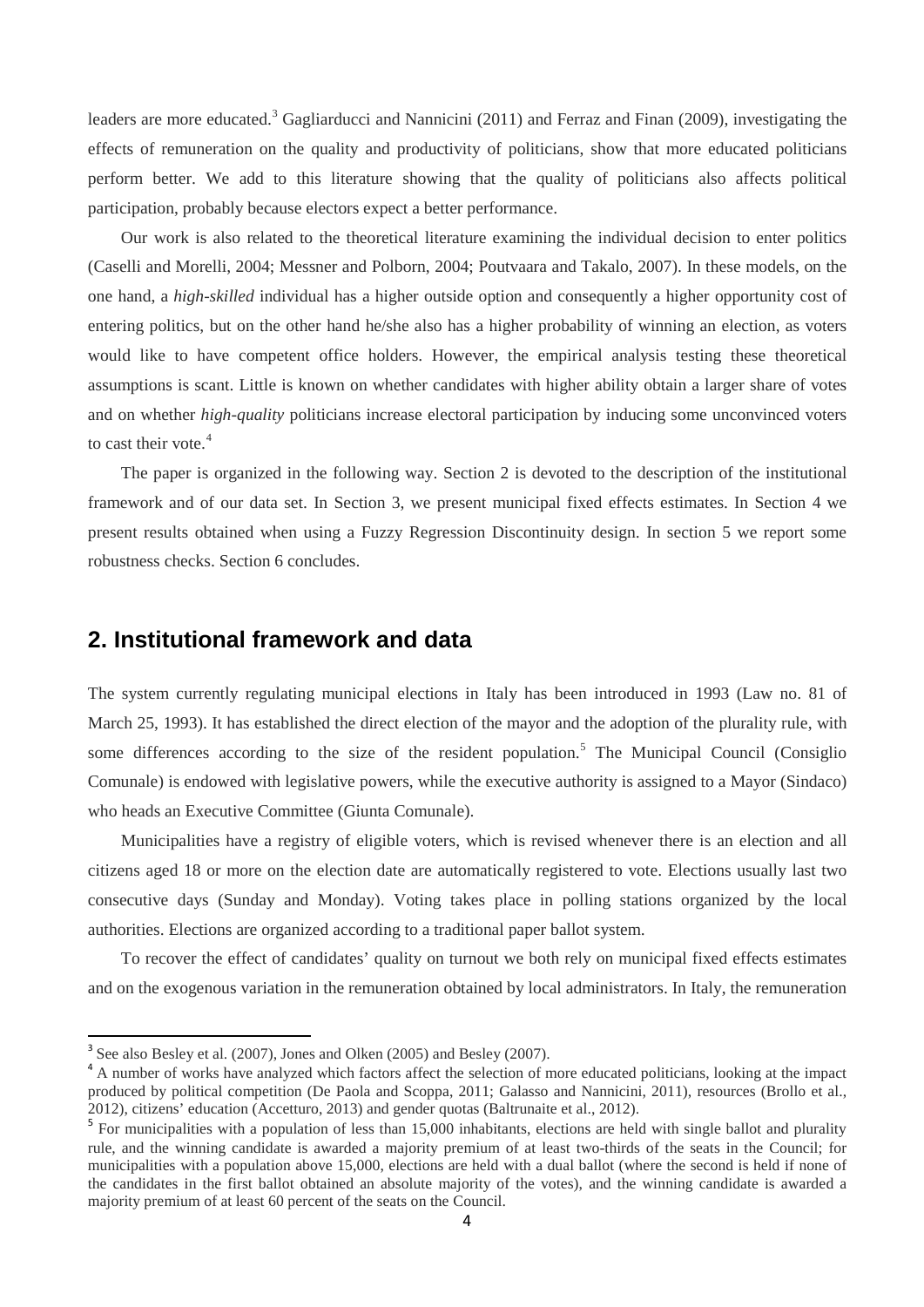obtained by the Mayor and the Executive Committee members depends on the size of the resident population, as measured by the National Census every ten years.<sup>[6](#page-5-2)</sup> Remuneration changes at nine different thresholds. However, a number of other policies are determined by population cutoffs.<sup>[7](#page-6-0)</sup> While some of these polices, such as the change in the wage is likely to affect the quality of candidates at the electoral race, but should not be related to voter turnout through other channels, other policies, defining the size of the municipal council may directly affect electoral participation. Then, we focus on the 3 (out of the 9) thresholds that uniquely identify a wage increase: 1,000, 5,000 and 50,000 inhabitants.<sup>[8](#page-6-1)</sup> To give an idea of the increase in the major's wage, consider that at the 1,000 threshold there is an increase of about 13%, while at the 5,000 and 50,000 thresholds the mayor's gross wage raises by 30% and 20% respectively.

We restrict the analysis to the 1,000, 5,000 and 50,000 thresholds, and to stay sufficiently away from other policy thresholds we consider the sample of cities respectively between 800 and 1,200 inhabitants, between 3,000 and 6,000 inhabitants, and between 40,000 and 60,000. We end up with 4,578 observations: 1,614 below and above the 1,000 threshold, 2,666 below and above the 5,000 threshold and 298 above and below the 50,000 threshold. Our sample contains about 22.35 percent of all Italian municipalities.

Data on electoral participation are provided by the Italian Ministry of Internal Affairs. From this source we collected a panel data set on municipal elections held over the period 1993-2011. We have information on the number of valid, invalid and blank ballots, the number of people eligible to vote, the number of candidates and the votes they received.<sup>[9](#page-6-2)</sup> On the basis of this information we build our dependent variable *Turnout* as the ratio between the number of total ballots and the number of people eligible to vote (i.e. number of voters on the number of electors).

We also observe for most of the municipalities the number of electors and voters separately for males and females. In this way we are able to distinguish between *Male Turnout*, the ratio between male voters and male electors, and *Female Turnout*, the ratio between female voters and female electors. Unfortunately, for a number of elections (in particular for the years 1996-1999) there was no separate account of electors and voters between males and females and as a consequence our sample is reduced.

As shown in Table 1 in which we report the main descriptive statistics for our sample, the average turnout is about 79%. Electoral participation is similar for males and females, 81.3% and 79.9% respectively, during the period covered by our data.

<sup>&</sup>lt;sup>6</sup> For a detailed description of the system see Gagliarducci and Nannicini (2011).

<span id="page-6-0"></span><sup>&</sup>lt;sup>7</sup>Since the magnitude of the compensation of the executive committee is small, we can suppose that the effect of increasing the remuneration of elected officials is driven by the mayor's wage. Even if the wage is not the only source of income for mayors, as discussed by Gagliarducci and Nannicini (2011) the fraction of mayors earning extra income is similar for towns above and below the cutoffs defining the mayor's wage. In addition, although under specific and documented circumstances, the executive committee can grant up to an additional 15% increase to the mayor's remuneration, conditional on the approval of the Ministry of Internal Affairs, according to a survey conducted by

<span id="page-6-3"></span><span id="page-6-1"></span>Gagliarducci and Nannicini (2011) only very few municipalities introduced a wage raise.<br><sup>8</sup> Since the wage increase at 1,000 was only introduced in April 2000 we have excluded from our analysis electoral results concerning

<span id="page-6-2"></span><sup>&</sup>lt;sup>9</sup> The data on electoral turnout were kindly provided by the Italian Ministry of Internal Affairs. Only starting from 2001, data on electoral outcomes are available at the following website:<http://elezionistorico.interno.it/> (Archivio Storico delle Elezioni).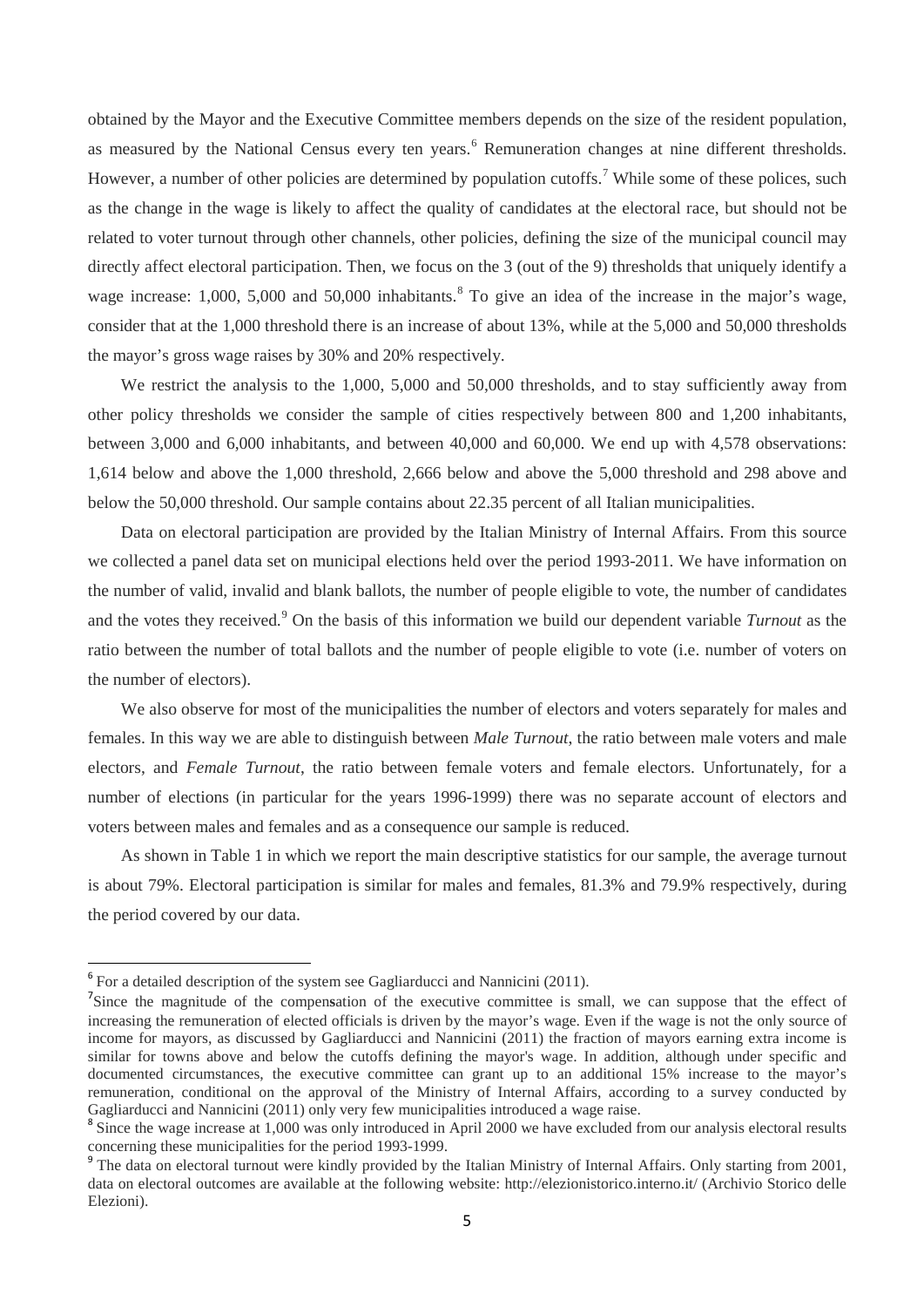To measure candidates' quality we use a data set on local administrators (Italian Ministry of Internal Affairs), providing information on the identity, gender, age and the highest educational attainment of candidates running for the mayor position. Since it is not possible to find one or more indicators that unquestionably determine what makes a good politician, we measure politicians' quality in terms of human capital. There is a huge economic literature showing that a higher accumulation of human capital produces positive effects both on individual economic prospects and on aggregate variables. Under the assumption that "political" and "market" skills are correlated, human capital should also represent a good proxy for politicians' quality (De Paola and Scoppa, 2011, and Baltrunaite et al., 2012, use similar measures of politicians' quality).

Using information on the educational attainment of candidates running for the mayor position at each electoral race, we build two variables *Candidates' Education* and *Candidates' Max Education,* which measure respectively the average number of years of schooling of candidates and the educational level of the candidate who has acquired the highest level of education compared to the whole pool of candidates. The average number of years of schooling of candidates running for a mayor position (*Candidates' Education*) is about 14.44.<sup>[10](#page-6-3)</sup> Candidates' education increases with the population size. In small cities with a number of inhabitants between 800 and 1,200, candidates' years of education are 13.69, while in larger cities education is higher (on average 14.71 for cities with 4,000-6,000 inhabitants and 15.89 for cities below and above the 50,000 threshold). Moreover, the maximum educational level among candidates, *Candidates' Max Education*, is on average 16.46.

As far as other candidates' characteristics are concerned, in our sample candidates have an average age of 48. Less than 26% of competitions featured a female among the competing candidates. In 39% of electoral races there is, among candidates running for the mayor position, a candidate (*Incumbent*) that has already performed this charge in the previous legislature.

Using data on the number of candidates at each electoral race and on the votes they received we are able to build two measures describing the degree of political competition characterizing the electoral race. The first measure is simply given by the number of candidates, while the second one (*Electoral Margin*) is the difference between the number of votes obtained by the two leading candidates divided by the number of eligible voters.

<span id="page-7-0"></span><sup>&</sup>lt;sup>10</sup> As the information on candidates' education is not always reported, we have restricted our sample to those cases in which we observe at least the educational level of two candidates. In the selected sample, for 75% of the observations we have information on the educational level of all candidates competing at the electoral race, for about 20% of observations we miss information on the educational level of one candidate and for the remaining 5% of observations there is more than one candidate for which we do not observe the educational level.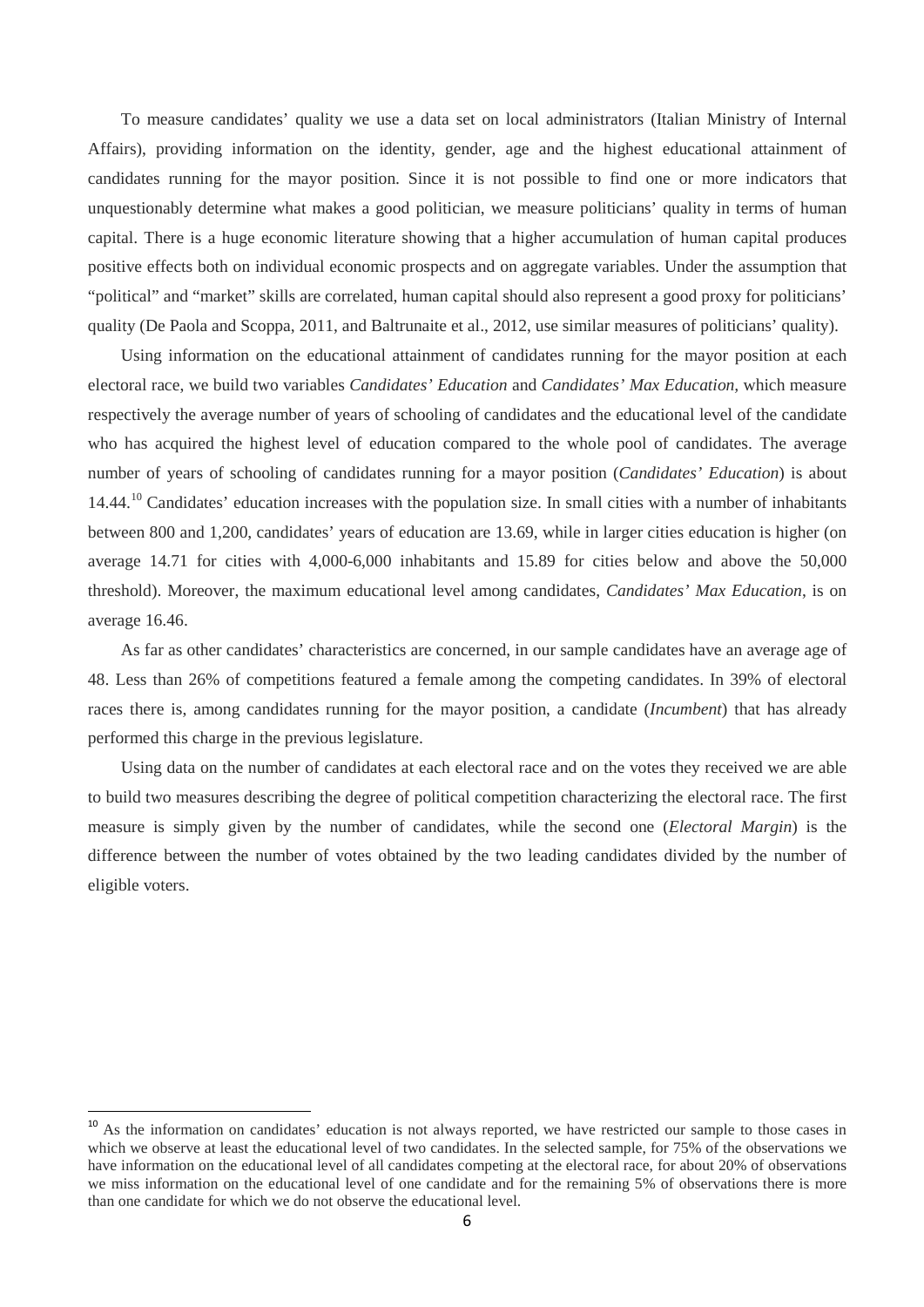| Table 1. Descriptive Statistics     |          |           |                |        |                   |
|-------------------------------------|----------|-----------|----------------|--------|-------------------|
| <b>Variables</b>                    | Mean     | Std. Dev. | Min            | Max    | Observations $11$ |
| Turnout                             | 0.793    | 0.086     | 0.139          | 0.984  | 4,578             |
| <b>Female Turnout</b>               | 0.799    | 0.083     | 0.123          | 0.979  | 2,579             |
| Male Turnout                        | 0.813    | 0.092     | 0.157          | 0.969  | 2,598             |
| Candidates' Education               | 14.440   | 2.415     | 5              | 18     | 4,578             |
| Candidates' Max Education           | 16.456   | 2.462     | 5              | 20     | 4,578             |
| Percentage of High Skill Candidates | 0.418    | 0.325     | 0              | 1      | 4,578             |
| Candidates' Age                     | 48.164   | 6.990     | 24             | 72     | 4,578             |
| <b>Female Candidate</b>             | 0.256    | 0.437     | 0              | 1      | 4,578             |
| Incumbent                           | 0.387    | 0.487     | 0              | 1      | 4,578             |
| No. Candidates                      | 2.937    | 1.182     | $\overline{2}$ | 12     | 4,578             |
| <b>Electoral Margin</b>             | 0.191    | 0.161     | 0              | 0.954  | 4,578             |
| Municipal Area (Square Km)          | 37.421   | 49.877    | 0              | 594    | 4,578             |
| Population Size/1,000               | 6.411    | 11.533    | 0.801          | 59.907 | 4,578             |
| <b>Population Education</b>         | 7.057    | 0.861     | 4.505          | 10.029 | 4,578             |
| Employment                          | 0.257    | 0.136     | 0.047          | 0.839  | 4,578             |
| Mayor's Wage                        | 2,061.41 | 679.18    | 1,190          | 4,466  | 4,578             |

Notes: Data from the Italian Ministry of Internal Affairs and from the 1991 and 2001 Italian Census (ISTAT).

We also have information on some time-invariant municipal characteristics, such as the municipal area size, that is about 37.42 square kilometers. Finally, we use the 1991 and 2001 Italian Census of Population to obtain time varying information at municipal level regarding population size, the number of employed individuals and the educational attainment of the population.<sup>[12](#page-8-0)</sup> The average population size of Italian municipalities is 6,411. The population's number of years of education is, on average, 7.06 and the ratio between the number of employed individuals and the total number of inhabitants is 25.7%.

In our sample the wage paid to Mayors is on average 2,061 Euros with a minimum value of 1,190 Euros and a maximum value of about 4,466 Euros.

#### **3. Municipal fixed effects estimates**

**Table 1. Descriptive Statistics**

Italy is characterized by a quite high electoral turnout compared to many European countries and to US. Turnout is high also in local elections. Municipal administrations in Italy are responsible for a number of relevant functions, such as the management of public utilities and the provision of some services, having a strong impact on the daily life of citizens. As a consequence, voters are generally strongly interested in the choice of the mayor and in the composition of the Municipal Council. In our sample for the period 1993-2011, the average turnout in municipal elections has been 79.3%. However, from 1993 to 2011 the average electoral participation has decreased from 82% to 74.4% suggesting that also in Italy voter turnout may become a concern.

 $11$  The number of observations refers to the regression in which we add all our control variables with a bandwidth of 20 percent below and above the three thresholds.

<span id="page-8-1"></span><span id="page-8-0"></span> $12$  We use the 1991 census for elections taking place from 1993 to 1997 and the 2001 census for elections taking place since 1998.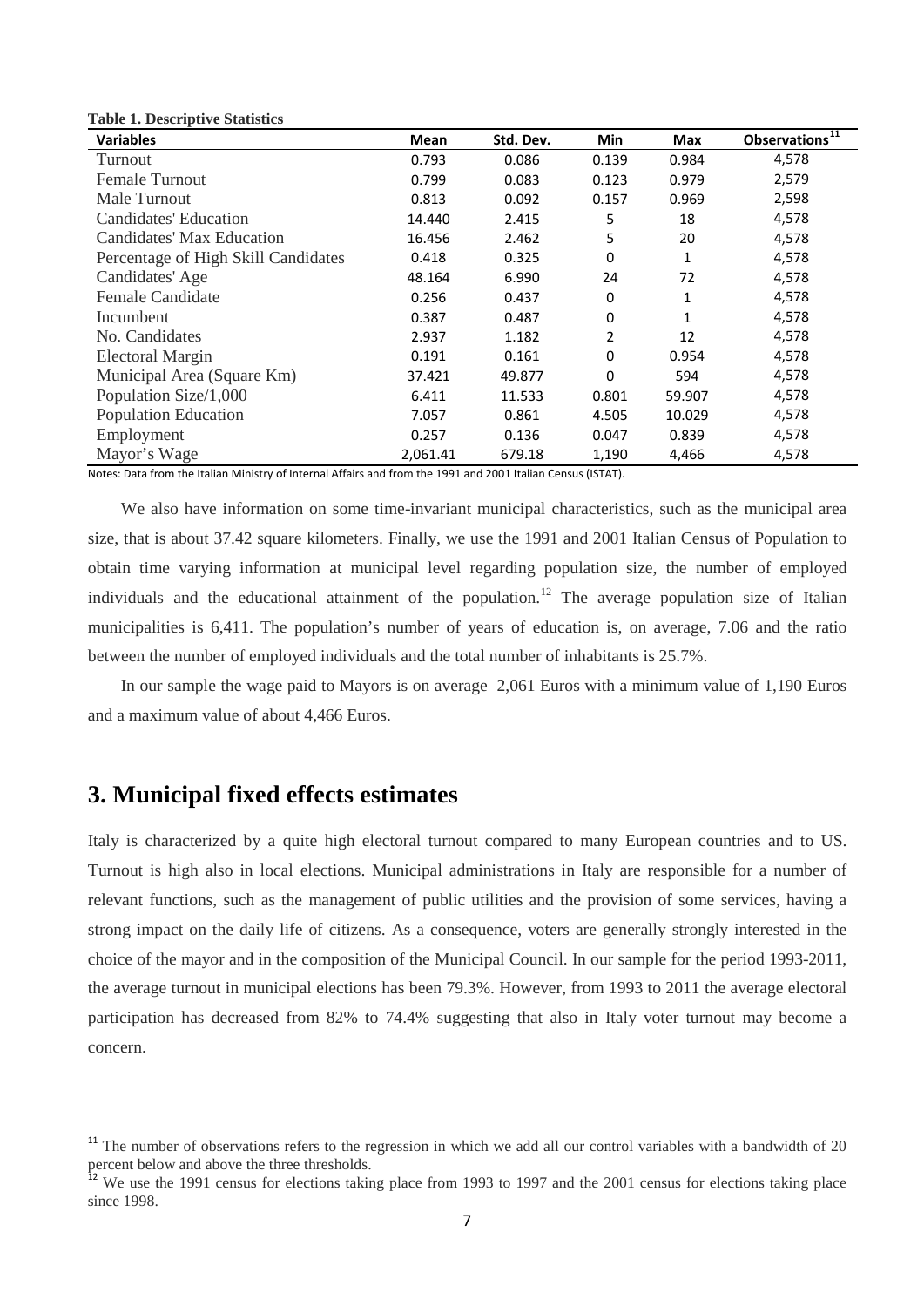In this section, at the aim of understanding whether turnout is affected by the quality of politicians, we exploit the panel nature of our data set and estimate the following model by OLS with fixed effects at municipal level:

#### [1] Turnout<sub>it</sub> =  $\beta_0 + \beta_1$ Candidates' Quality<sub>it</sub> +  $\beta_3 X_{it} + \varphi_i + \mu_t + \varepsilon_{it}$ ,

where  $Turnout_{it}$  is the electoral participation in municipality *i* at elections held at time *t*, as measured by the number of total ballots on the number of people eligible to vote; Candidates' Quality<sub>it</sub> is our main variable of interest measuring the quality of candidates at the electoral race as the average number of years of education of candidates running for the mayor position in municipality  $i$  at time  $t$ ;  $X_{it}$  is a vector including controls for municipal characteristics at the time of elections (population size, the municipality area in square kilometers, the average number of years of education of the inhabitants, the fraction of employed people in the population), candidates' characteristics (the average age of candidates, a dummy variable Female Candidate<sub>it</sub> taking the value of 1 when there is at least a woman among candidates and Incumbent<sub>it</sub> that takes a value equal to 1 if the mayor in the previous legislature is among candidates and zero otherwise) and competition's characteristics (i.e. the degree of electoral competition as measured by the difference in votes (%) between the winner and his/her closest challenger and the number of candidates at the electoral race).  $\varphi_i$  and  $\mu_t$  are respectively a municipal and an electoral period fixed effect. The municipal fixed effects  $\varphi_i$  accounts for time-invariant municipal characteristics, whereas  $\mu_t$  is used to take into account any differences across time.

Controlling for municipal fixed effects should eliminate any bias deriving from unobserved time invariant municipal characteristics that might affect both turnout and candidates' quality (for instance, time municipal characteristics that attract politicians who are better educated and also induce citizens to show up at the polls).

In Table 2, we present the within-groups estimates of electoral turnout. These estimates are based on how changes in turnout are related to changes in candidates' quality. We only present results for the sample of cities between 800 and 1,200 inhabitants, between 4,000 and 6,000 inhabitants, and between 40,000 and 60,000 for which we are also able to apply a Fuzzy Regression Discontinuity approach. However, results remain substantially unchanged when we extend our analysis to the whole sample of Italian municipalities (not reported and available upon request).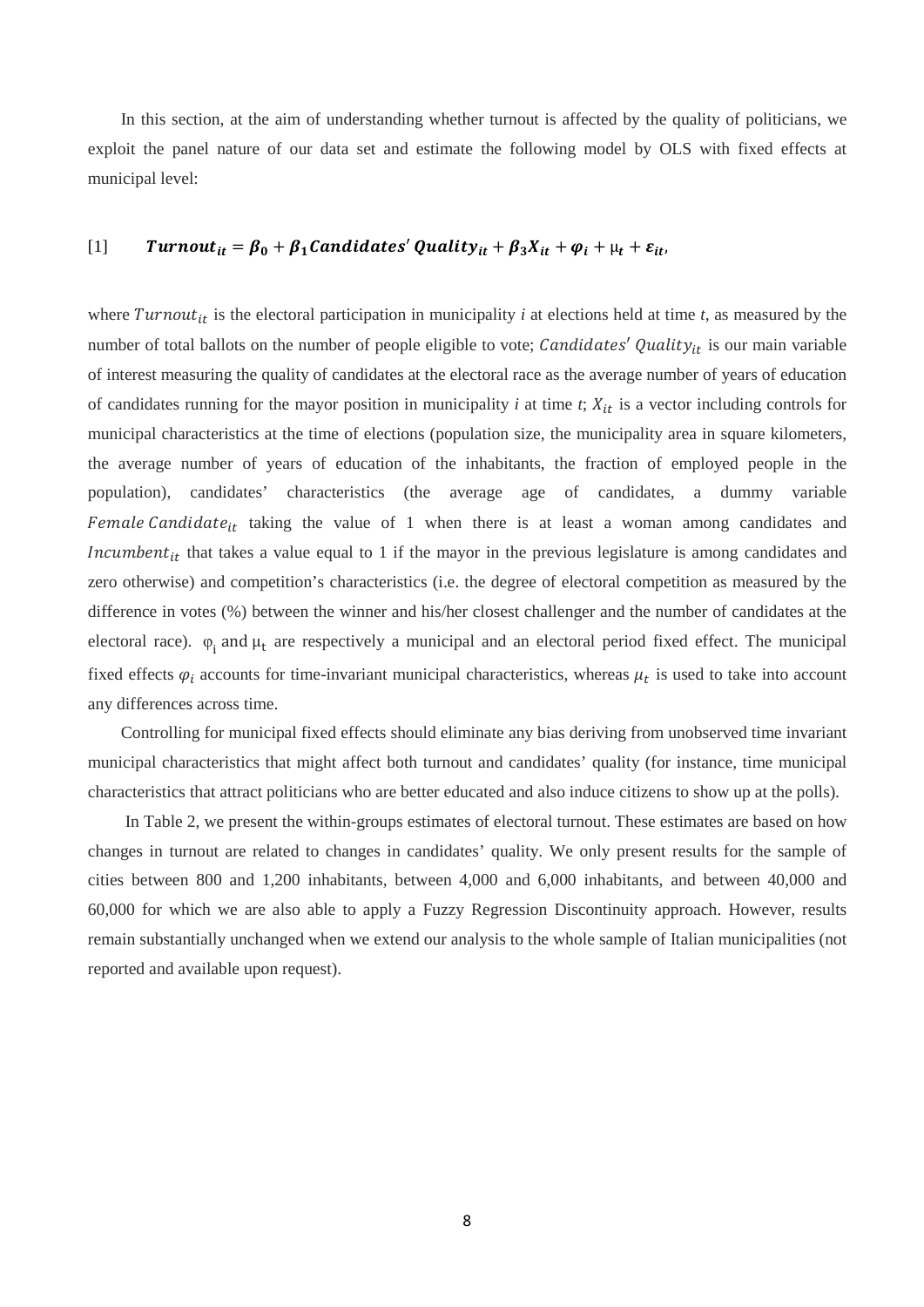| 1 ui nout                   |              |              |              |              |
|-----------------------------|--------------|--------------|--------------|--------------|
|                             | (1)          | (2)          | (3)          | (4)          |
| Candidates' Education       | $0.0009**$   | $0.0007**$   | $0.0009***$  | $0.0007**$   |
|                             | (0.0003)     | (0.0003)     | (0.0003)     | (0.0003)     |
| Population Size/1,000       | $-0.0250***$ | $-0.0173***$ | $-0.0173***$ | $-0.0169***$ |
|                             | (0.0050)     | (0.0053)     | (0.0052)     | (0.0051)     |
| Population Size^2           | $0.0002***$  | $0.0002$ *** | $0.0002$ *** | $0.0002***$  |
|                             | (0.0000)     | (0.0000)     | (0.0000)     | (0.0000)     |
| <b>Population Education</b> |              | $0.0501***$  | $0.0492***$  | 0.0499***    |
|                             |              | (0.0152)     | (0.0152)     | (0.0150)     |
| Population Education^2      |              | $-0.0042***$ | $-0.0042***$ | $-0.0042***$ |
|                             |              | (0.0011)     | (0.0011)     | (0.0011)     |
| Employment                  |              | $-0.0281$    | $-0.0296$    | $-0.0260$    |
|                             |              | (0.0292)     | (0.0291)     | (0.0278)     |
| Municipal Area              |              | 0.0022       | 0.0018       | 0.0019       |
|                             |              | (0.0051)     | (0.0051)     | (0.0049)     |
| Candidates' Age             |              |              | 0.0002       | 0.0002       |
|                             |              |              | (0.0001)     | (0.0001)     |
| Incumbent                   |              |              | $-0.0009$    | 0.0003       |
|                             |              |              | (0.0013)     | (0.0013)     |
| <b>Female Candidate</b>     |              |              | $-0.0027$    | $-0.0018$    |
|                             |              |              | (0.0022)     | (0.0019)     |
| No. Candidates              |              |              |              | 0.0001       |
|                             |              |              |              | (0.0006)     |
| <b>Electoral Margin</b>     |              |              |              | $-0.0288***$ |
|                             |              |              |              | (0.0045)     |
| Constant                    | $0.936***$   | $0.682***$   | $0.686***$   | $0.688***$   |
|                             | (0.0236)     | (0.203)      | (0.205)      | (0.194)      |
|                             |              |              |              |              |
| <b>Observations</b>         | 4,601        | 4,601        | 4,601        | 4,578        |
| R-squared                   | 0.405        | 0.413        | 0.414        | 0.469        |
| Number of Municipalities    | 1,766        | 1,766        | 1,766        | 1,765        |

**Table 2. The Impact of Candidates' Quality on Turnout: FE Estimates (± 20% Bandwidth). Dependent Variable Turnout**

Notes: The dependent variable is the electoral turnout (number of total ballots on the number of electors). In all the regressions we control for electoral period dummies (not reported). Standard errors (corrected for heteroskedasticity and clusterized at the municipality level) are reported in parentheses. The symbols \*\*\*, \*\*, \* indicate that coefficients are statistically significant, respectively, at the 1, 5, and 10 percent level.

In column (1) of Table 2, in which we only control for a linear and quadratic polynomial of population size, we find that an increase in the average quality of candidates at the electoral race produces an increase in turnout. The estimated impact is, however, small: an increase of one year in the average quality of candidates increases turnout by about 0.9 percentage points.

The same results hold true also when we add controls for municipalities' characteristics (column 2), for candidates' characteristics (column 3) and for the degree of competition characterizing the electoral race (column 4).

As far as our control variables are concerned, we find that voter turnout increases, at a decreasing rate, with the educational attainment of the population while it decreases, at a decreasing rate, with population size. Changes in the employment rate and in the size of the municipal area do not produce any statistically significant effect. Apart from education, the other candidates' characteristics for which we have information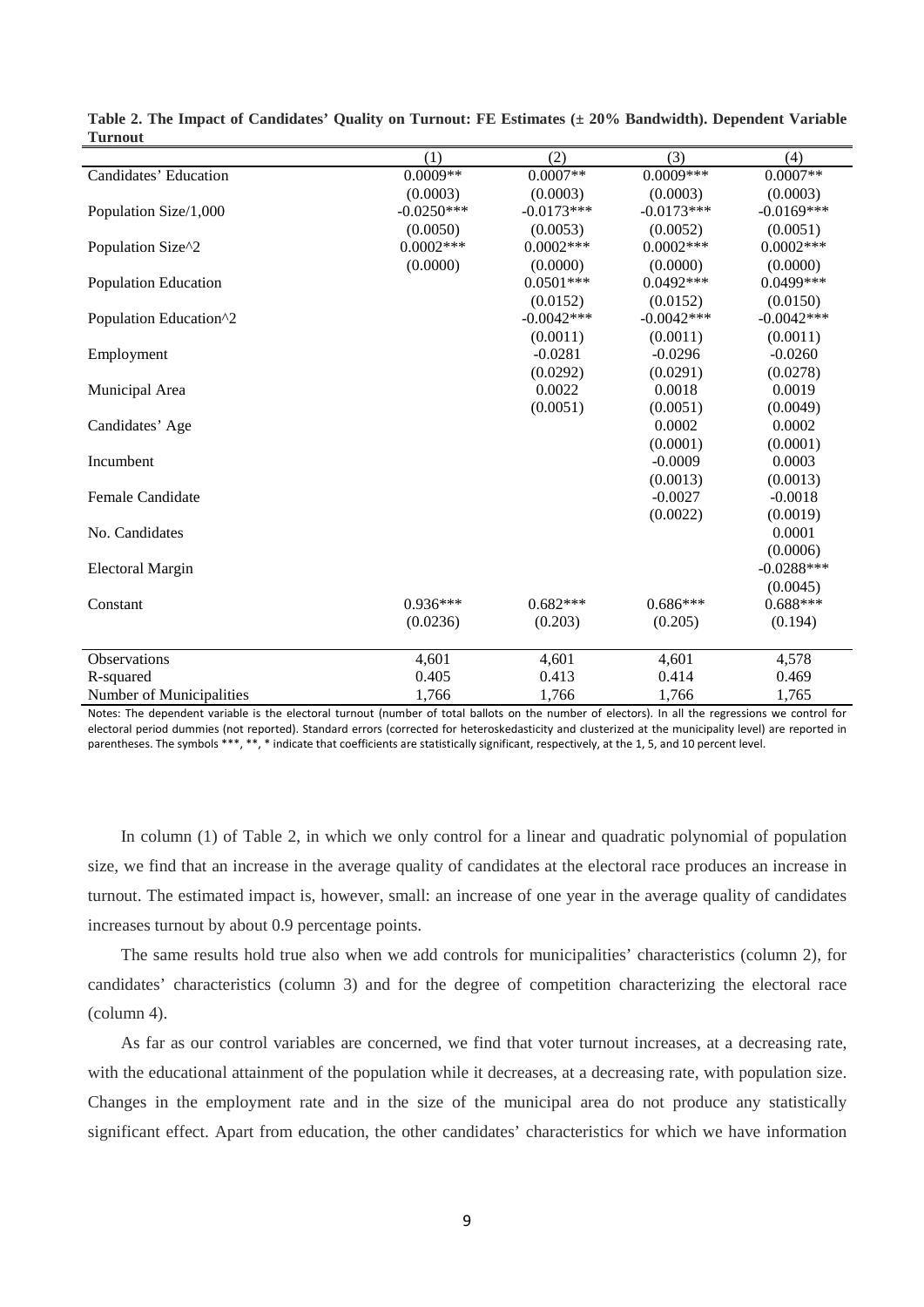do not seem to be particularly relevant in shaping turnout. A strong and statistically significant effect is instead associated to *Electoral Margin* implying that turnout increases with the closeness of the electoral race.<sup>[13](#page-8-1)</sup>

All in all our estimates highlight that having more educated candidates running for the mayor position positively affects turnout, suggesting in turn, that electors decide to go to the polls and to cast their vote when candidates are considered qualified on the basis of their educational attainment. Although municipal fixed effects estimates take into account time invariant municipal unobserved characteristics that covary with both turnout and politicians' quality, we cannot exclude that our findings are driven by time variant unobserved features. For instances, our estimates might be downward (upward) biased if there are some unobserved features of electoral races that attract *high-quality* candidates but discourage (encourage) citizens to go to the polls. It could also be that the decision of *high-quality* candidates to run for election is related to the expected turnout, for example, because it might affect the expected probability of winning the election. In the next section, we present results obtained following a different identification strategy relying on the change in candidates' quality induced by an exogenous change in their wage.

### **3. Fuzzy regression discontinuity estimates**

In this section to recover the causal effect of candidates' quality on turnout we use a Fuzzy Regression Discontinuity Design exploiting the fact that the decision to enter politics is also affected by the wage earned by mayors, which in turn is a discontinuous function of the municipality population at different cutoffs. Even if population is correlated to candidates' quality, the relationship is smooth with no jump in the proximity of the cutoffs.

We estimate the following model, in which the quality of candidates is a discontinuous function of the municipality population (Lee and Lemieux, 2009; Angrist and Pischke, 2009):

[1] 
$$
Turnout_{it} = \beta_0 + \beta_1 candidates' Quality_{it} + \beta_2 f (Pop_{it}) + \beta_3 X_{it} + \varphi_i + \mu_t + \varepsilon_{it}
$$

[2] *Candidates' Quality<sub>it</sub>* = 
$$
\gamma_0 + \gamma_1 Wage_i + \gamma_2 f (Pop_{it}) + \gamma_3 X_{it} + \varphi_i + \mu_t + \nu_{it}
$$

In equation [1] Turnout<sub>it</sub> is modeled in relation to *Candidates' Quality<sub>it</sub>*, the vector of controls  $X_{it}$ , province fixed effect, electoral period fixed effects and a flexible functional form  $f(Pop_{it})$  relating the municipality population at the time of elections to  $Turnout_{it}$ . Equation [2] represents the first stage of the relationship between the quality of candidates running for a mayor position at election and the population size. In particular, by exploiting the exogenous variation in mayors' wage induced by the Italian Law, we use the salary paid to the mayor  $Wage_i$ , as an instrument for the quality of politicians. The parameter  $\gamma_1$  is the effect

<span id="page-11-0"></span><sup>&</sup>lt;sup>13</sup> This result is consistent with findings emerging from De Paola and Scoppa (2011) and De Paola and Scoppa (2013).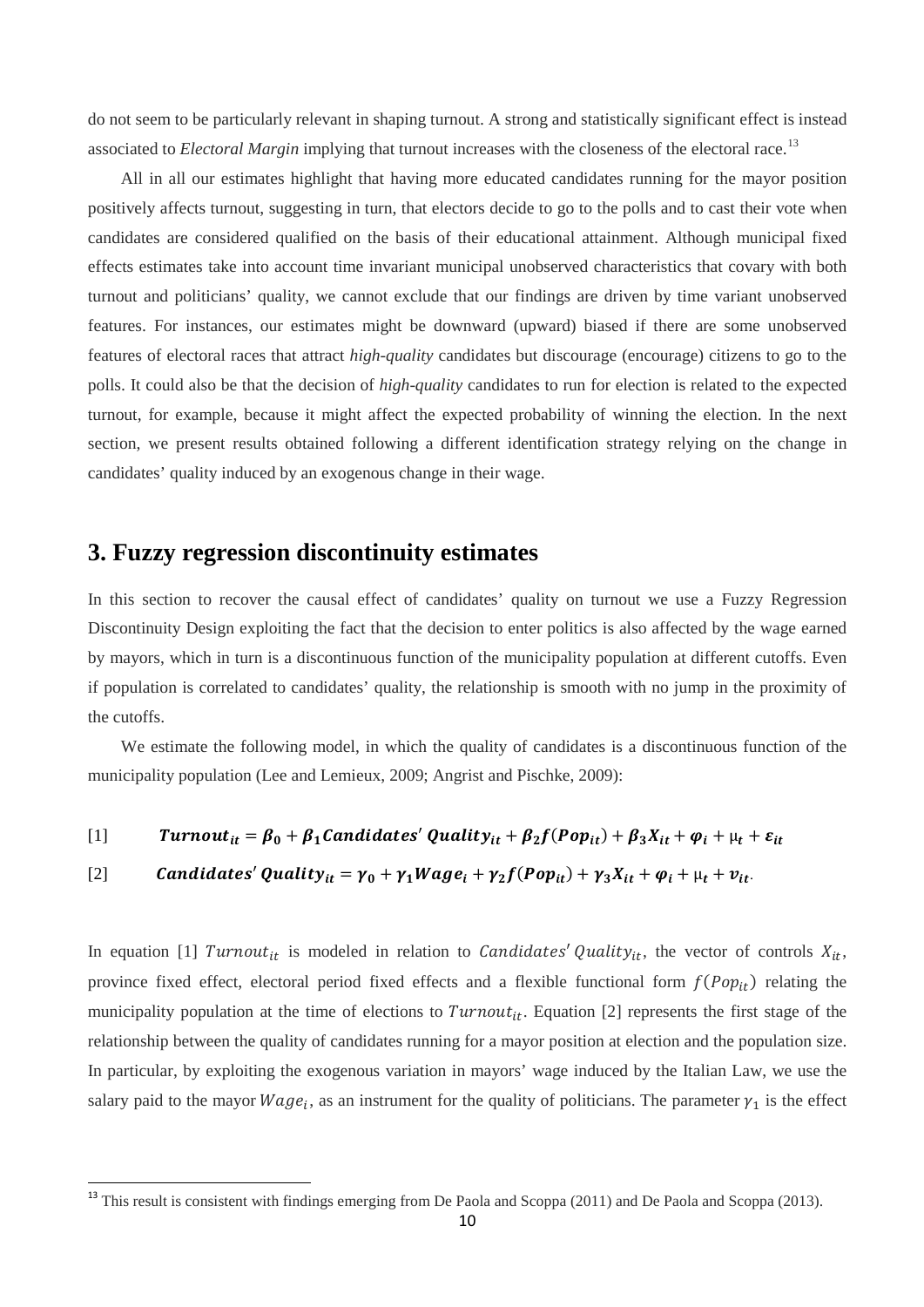of the wage on the quality of candidates running for a mayor position.<sup>[14](#page-11-0)</sup> As we will discuss below, the Wage<sub>i</sub> should affect the quality of candidates running for election, but should not affect through other channels electoral participation.

Equation [1] shows that electoral participation is related to municipal population, since in larger municipalities the quality of candidates running for election is typically higher. However, the relationship between electoral participation and population can be estimated using a smooth function. In our main specifications we use a first-order polynomial of population size. This functional form assumption fits the data well, and it does not appear to be overly restrictive as our results are robust to a series of alternative functional form assumptions (linear and quadratic spline at the population cutoffs and a second-order polynomial of the forcing variable). Under the assumption that the relationship between the outcome variable and population size is continuous in a neighborhood of the cutoffs, and that population size cannot be manipulated by the politicians (for example, the incumbent) any jump in the dependent variable in proximity of the cutoff points can be interpreted as evidence of a treatment effect. Therefore, the parameter  $\beta_1$  measures the causal impact of candidates' quality on electoral participation.

Our investigation strategy strongly relies on Gagliarducci and Nannicini (2011), Ferraz and Finan (2009) and Kotakorpi and Poutvaara (2011), showing that the wage paid to elected officials has a positive impact on candidates' quality. In particular, Gagliarducci and Nannicini (2011), adopting the same data we use in this paper (but for a smaller sample and for a shorter time period), find that the wage affects politicians' performance mainly by increasing their quality. These results reassure us about the fact that the exogenous variation in wages should not affect turnout through other channels rather than the quality of candidates at the electoral race (our instrument is uncorrelated with unobservable determinants of the dependent variable). In the Appendix of the paper we present a number of checks on the validity of our identification strategy. In line with Gagliarducci and Nannicini (2011)' s findings, we show that the wage paid to the mayor does not affect either other candidates' characteristics, such as their age and gender, or some relevant features of the electoral race, such as the number of candidates and electoral closeness.

In this section, we report results from our preferred estimation method, Local Linear Regression (LLR henceforth) with optimal symmetric bandwidth (Porter, 2003). Our dependent variable is the number of voters on the number of electors (Turnout). In all specifications we include dummies for electoral periods and provincial dummies and we use a first-order polynomial for the forcing variable<sup>[15](#page-12-0)</sup> (i.e. population size). Further, standard errors are robust to heteroskedasticity and are allowed for clustering at the municipal level. As robustness checks, we also report results using the three population cutoffs as excluded instruments in a two-stage least squares setting (Van Der Klaauw, 2002; Ferraz and Finan, 2011) and results with different (spline) polynomial approximations over the entire sample (not reported and available upon request).

 $\overline{a}$ 

<span id="page-12-1"></span><sup>&</sup>lt;sup>14</sup> In municipalities with populations above the cutoffs, legislators receive, on average, higher salaries compared to those legislators in municipalities below the cutoffs.

<span id="page-12-0"></span><sup>&</sup>lt;sup>15</sup> Findings are similar also when we use a second-order polynomial for the population size.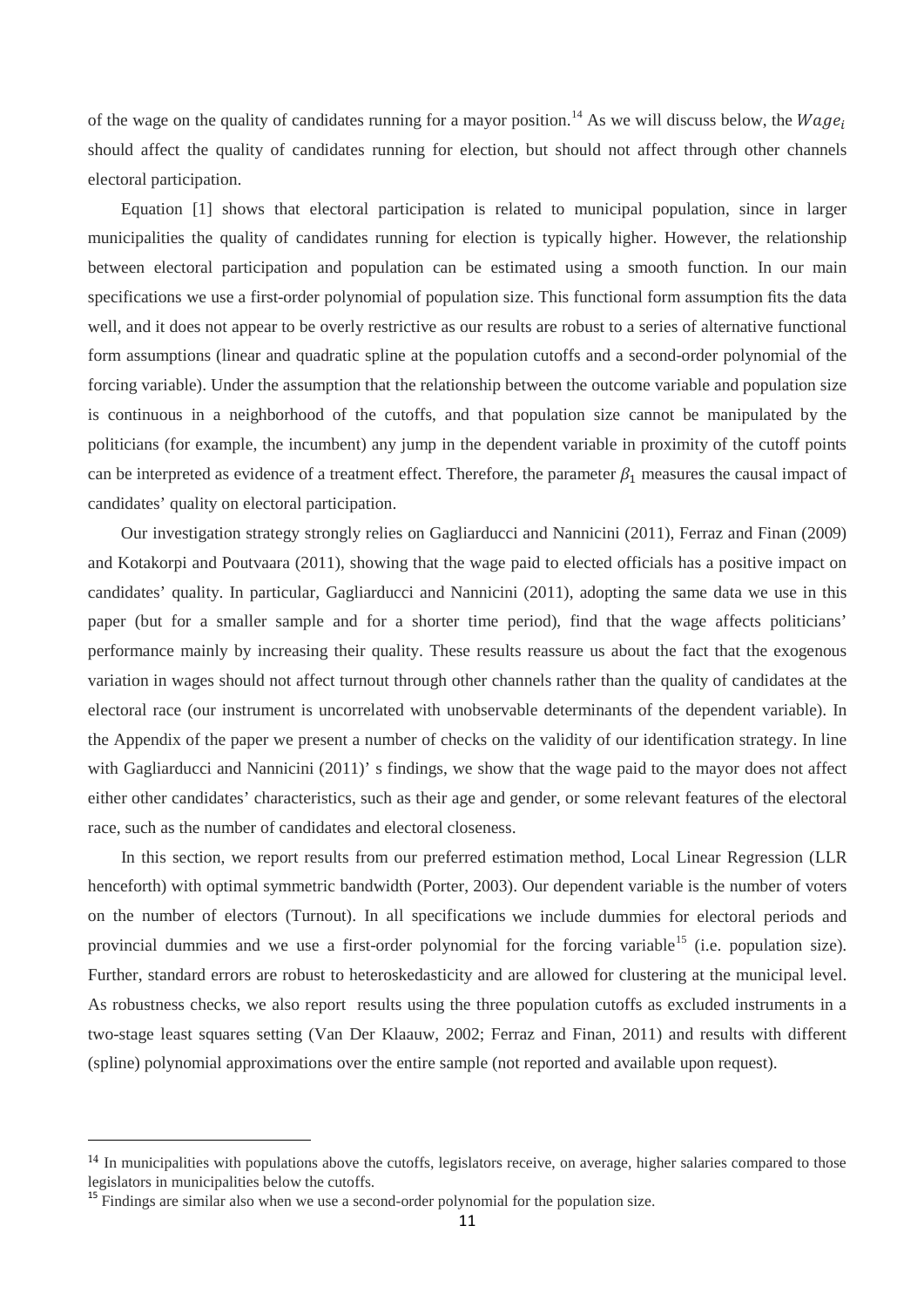In Table 3 we show LLR estimates when considering a bandwidth of -20/+20 percent around the 3 population cutoffs that uniquely identify a wage increase, i.e. municipalities in the ranges 800-1,200; 4,000- 6,000 and 40,000-60,000, respectively.

The First Stage (Panel B) confirms that the wage paid to the mayor strongly determines our measure of candidates' quality at the electoral race (*Candidates' Education*): candidates to a better paid office are characterized by higher levels of education. Moreover, we are reassured that our instrument is not weak, since the *F-*statistic for the test of whether the instrument coefficient is equal to zero is always well above the threshold value of 10 suggested by Staiger and Stock (1997).

Two Stage Least Squares (TSLS) estimates show that an increase in the candidates' quality leads to a higher turnout close to the three population thresholds.

In column (1), without controls for municipal and candidates' characteristics, we show that an increase of one year in the average educational attainment of candidates leads to an increase in turnout of about 1.8 percentage points. The effect is statistically significant at the one percent level.

In specification (2) including controls for municipal characteristics the effect slightly decreases in magnitude. Very similar results are obtained in column (3) including also controls for candidates' characteristics (a dummy for having at least a female among candidates, a dummy taking a value equal to 1 if the mayor in the previous legislature is among candidates and the average age of candidates). Our findings do not change also when we include controls for the degree of political competition (number of candidates running for a mayor position and the electoral margin) characterizing the electoral race (column 4).

|                              | (1)                                               | (2)          | (3)          | (4)          |
|------------------------------|---------------------------------------------------|--------------|--------------|--------------|
|                              | <b>Panel A: Two-Stage Least Squares Estimates</b> |              |              |              |
| Candidates' Education        | $0.0184***$                                       | $0.0179***$  | $0.0180***$  | $0.0162***$  |
|                              | (0.0051)                                          | (0.0056)     | (0.0056)     | (0.0053)     |
| <b>Population Education</b>  |                                                   | $0.0845***$  | $0.0846***$  | $0.0874***$  |
|                              |                                                   | (0.0237)     | (0.0239)     | (0.0236)     |
| Population Education^2       |                                                   | $-0.0061***$ | $-0.0062***$ | $-0.0063***$ |
|                              |                                                   | (0.0016)     | (0.0016)     | (0.0016)     |
| Employment                   |                                                   | $0.0257*$    | $0.0243*$    | $0.0249*$    |
|                              |                                                   | (0.0146)     | (0.0147)     | (0.0145)     |
| Municipal Area               |                                                   | $-0.0604$    | $-0.0666*$   | $-0.0633*$   |
|                              |                                                   | (0.0381)     | (0.0389)     | (0.0380)     |
| Candidates' Age              |                                                   |              | $0.0008**$   | $0.0008**$   |
|                              |                                                   |              | (0.0003)     | (0.0003)     |
| Incumbent                    |                                                   |              | $-0.0028$    | $-0.0018$    |
|                              |                                                   |              | (0.0024)     | (0.0025)     |
| <b>Female Candidate</b>      |                                                   |              | $-0.0063**$  | $-0.0058**$  |
|                              |                                                   |              | (0.0029)     | (0.0028)     |
| No. Candidates               |                                                   |              |              | 0.0021       |
|                              |                                                   |              |              | (0.0016)     |
| <b>Electoral Margin</b>      |                                                   |              |              | $-0.0173$    |
|                              |                                                   |              |              | (0.0117)     |
| <b>Population Polynomial</b> | First                                             | First        | First        | First        |
|                              |                                                   |              |              |              |
| Observations                 | 4,601                                             | 4,601        | 4,601        | 4,578        |

**Table 3. The Impact of Candidates' Quality on Turnout: Local Linear Estimates (± 20% Bandwidth). Dependent Variable Turnout**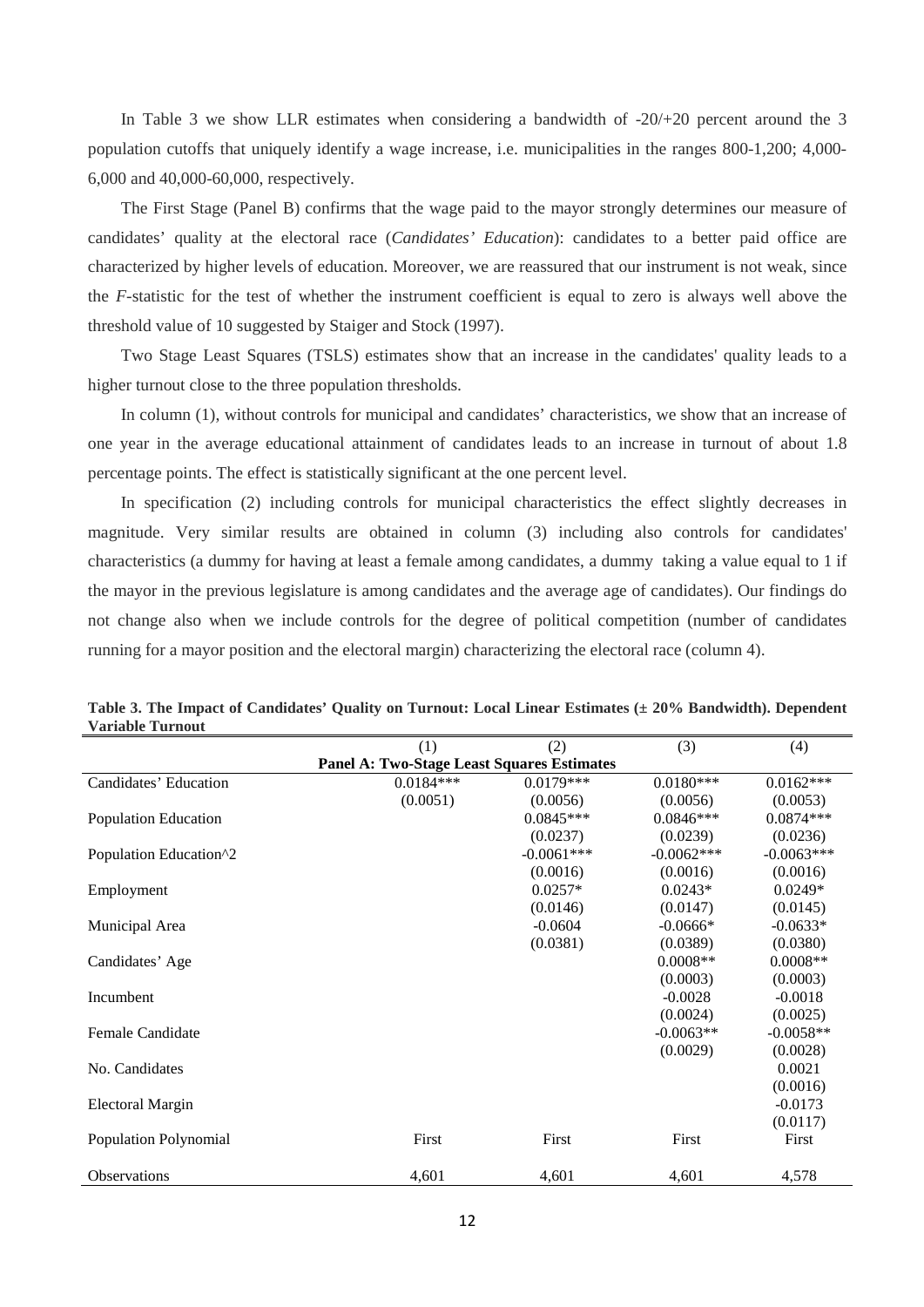| <b>Panel B: First Stage</b> |              |              |              |             |
|-----------------------------|--------------|--------------|--------------|-------------|
| Wage                        | $0.0007$ *** | $0.0007$ *** | $0.0007$ *** | $0.0007***$ |
|                             | (0.0001)     | (0.0001)     | (0.0001)     | (0.0001)    |
| R-squared                   | 0.173        | 0.177        | 0.196        | 0.201       |
| First-Stage F- statistics   | 97.41        | 77.26        | 79.21        | 85.00       |
| p-value                     | 0.0000       | 0.0000       | 0.0000       | 0.0000      |

Notes: The dependent variable is the electoral turnout (number of total ballots on the number of electors). In all the regressions we control for electoral period and province dummies (not reported). Standard errors (corrected for heteroskedasticity and clusterized at the municipality level) are reported in parentheses. The symbols \*\*\*, \*\*, \* indicate that coefficients are statistically significant at the 1, 5, and 10 percent level.

To investigate whether it is sufficient to have at least a *high-quality* politician among candidates to induce individuals to take part into the democratic process and to cast their vote, we have also measured candidates' quality as the educational level acquired by the best educated candidate. In Table 4 we report the same specifications reported in Table 3 and measure candidates' quality using *Candidates' Max Education* (control variables not reported to save space). Again, we find a positive and highly statistically significant effect. The impact is slightly smaller compared to that obtained when considering the average level of education of the whole pool of candidates.<sup>[16](#page-12-1)</sup>

|                                                   | (1)          | (2)                         | (3)         | (4)          |  |  |  |  |
|---------------------------------------------------|--------------|-----------------------------|-------------|--------------|--|--|--|--|
| <b>Panel A: Two-Stage Least Squares Estimates</b> |              |                             |             |              |  |  |  |  |
| Candidates' Max Education                         | $0.0162***$  | $0.0156***$                 | $0.0158***$ | $0.0162***$  |  |  |  |  |
|                                                   | (0.0045)     | (0.0049)                    | (0.0049)    | (0.0054)     |  |  |  |  |
| Population Polynomial                             | First        | First                       | First       | First        |  |  |  |  |
| <b>Observations</b>                               | 4,601        | 4.601                       | 4,601       | 4,578        |  |  |  |  |
|                                                   |              |                             |             |              |  |  |  |  |
|                                                   |              | <b>Panel B: First Stage</b> |             |              |  |  |  |  |
| Wage                                              | $0.0008$ *** | $0.0008$ ***                | $0.0007***$ | $0.0007$ *** |  |  |  |  |
|                                                   | (0.0001)     | (0.0001)                    | (0.0001)    | (0.0001)     |  |  |  |  |
| R-squared                                         | 0.136        | 0.138                       | 0.149       | 0.161        |  |  |  |  |
| First-Stage F- statistics                         | 113.85       | 91.39                       | 91.58       | 75.51        |  |  |  |  |
| p-value                                           | 0.0000       | 0.0000                      | 0.0000      | 0.0000       |  |  |  |  |

**Table 4. The Impact of Candidates' Quality on Turnout: Local Linear Estimates (± 20% Bandwidth). Dependent Variable Turnout**

Notes: The dependent variable is the electoral turnout (number of total ballots on the number of electors). In all the regressions we control for electoral period and province dummies (not reported). Standard errors (corrected for heteroskedasticity and clusterized at the municipality level) are reported in parentheses. The symbols \*\*\*, \*\*, \* indicate that coefficients are statistically significant at the 1, 5, and 10 percent level.

In Table 5 LLR results are reported when we consider a bandwidth of -10/+10 percent (900-1,100; 4,500- 5,500 and 45,000-55,000) around the population cutoffs. Again from the First Stage results, displayed in Panel B, the wage earned by mayors strongly affects the decision of candidates to run for a mayor position. In all specifications we find results that are consistent with those reported in Table 3, however with this narrow bandwidth the magnitude of the effect doubles. For instance, in column (4), in which we add all our control variables, an exogenous increase of one year in the average educational attainment of candidates leads to an

<sup>&</sup>lt;sup>16</sup> Very similar results are obtained also when we measure the candidates' quality as the type of job in which candidates are employed. In particular, we define *High Skill* as a dummy taking the value of 1 if candidates are "professionals" or "entrepreneurs" and 0 otherwise. Nearly 42% of candidates running for election are employed in *high-skill* jobs.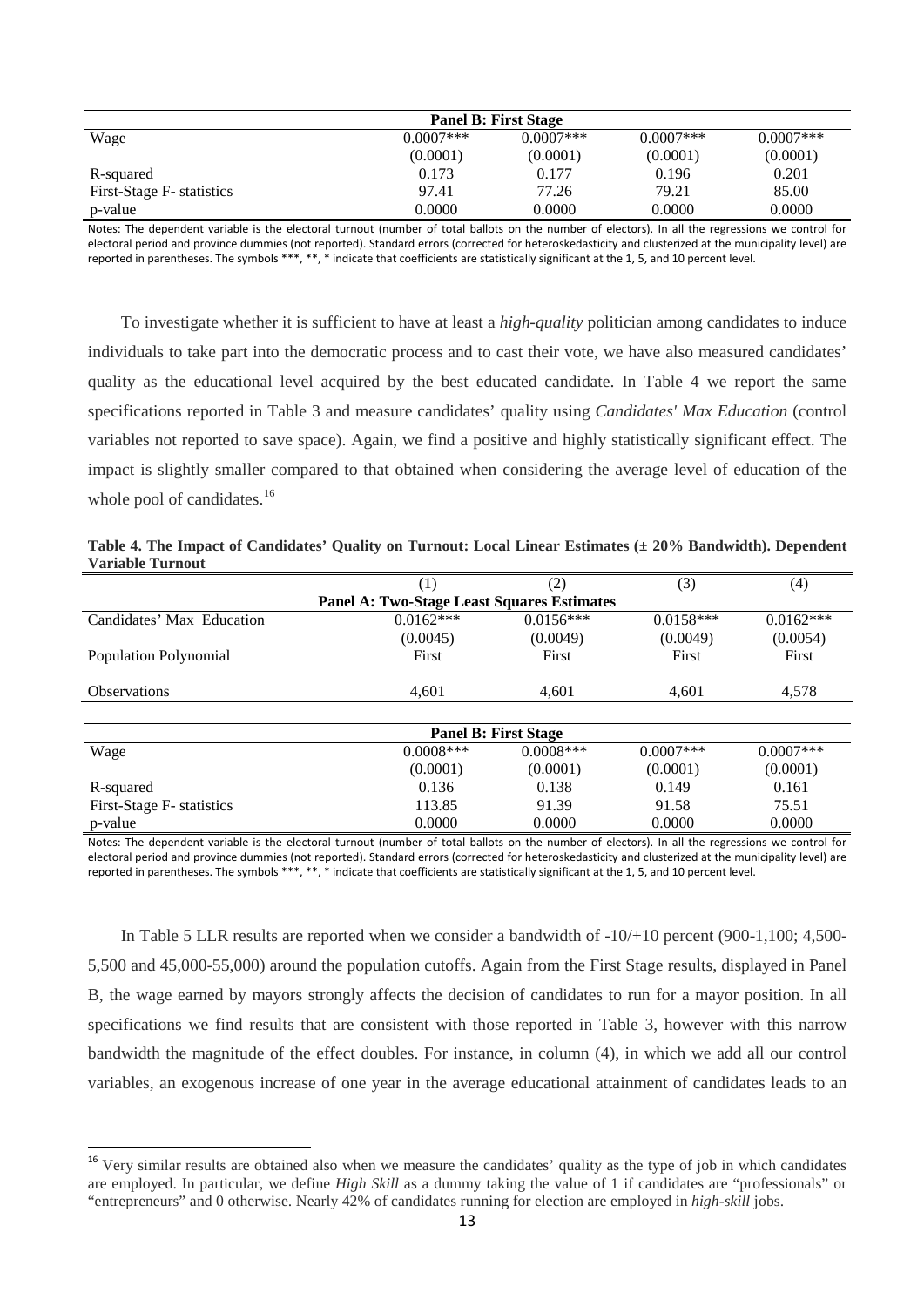increase in turnout of 3.2 percentage points. Similar results are found when we use, as a measure of candidates' quality, the educational level acquired by the best educated candidate (not reported).

|                              | (1)                                               | (2)           | (3)          | (4)           |  |  |  |
|------------------------------|---------------------------------------------------|---------------|--------------|---------------|--|--|--|
|                              | <b>Panel A: Two-Stage Least Squares Estimates</b> |               |              |               |  |  |  |
| Candidates' Education        | $0.0342***$                                       | $0.0349***$   | $0.0348***$  | $0.0320***$   |  |  |  |
|                              | (0.0109)                                          | (0.0120)      | (0.0120)     | (0.0110)      |  |  |  |
| <b>Population Education</b>  |                                                   | 0.0396        | 0.0337       | 0.0379        |  |  |  |
|                              |                                                   | (0.0410)      | (0.0415)     | (0.0410)      |  |  |  |
| Population Education^2       |                                                   | $-0.0032$     | $-0.0029$    | $-0.0031$     |  |  |  |
|                              |                                                   | (0.0028)      | (0.0029)     | (0.0028)      |  |  |  |
| Employment                   |                                                   | 0.0434        | 0.0395       | 0.0365        |  |  |  |
|                              |                                                   | (0.0273)      | (0.0270)     | (0.0259)      |  |  |  |
| Municipal Area               |                                                   | $-0.0002$ *** | $-0.0003***$ | $-0.0002$ *** |  |  |  |
|                              |                                                   | (0.0544)      | (0.0584)     | (0.0532)      |  |  |  |
| Candidates' Age              |                                                   |               | $0.0016**$   | $0.0016**$    |  |  |  |
|                              |                                                   |               | (0.0007)     | (0.0007)      |  |  |  |
| Incumbent                    |                                                   |               | $-0.0004$    | $-0.0006$     |  |  |  |
|                              |                                                   |               | (0.0042)     | (0.0042)      |  |  |  |
| <b>Female Candidate</b>      |                                                   |               | $-0.0078$    | $-0.0064$     |  |  |  |
|                              |                                                   |               | (0.0055)     | (0.0050)      |  |  |  |
| No. Candidates               |                                                   |               |              | 0.0031        |  |  |  |
|                              |                                                   |               |              | (0.0026)      |  |  |  |
| <b>Electoral Margin</b>      |                                                   |               |              | 0.0078        |  |  |  |
|                              |                                                   |               |              | (0.0242)      |  |  |  |
| <b>Population Polynomial</b> | First                                             | First         | First        | First         |  |  |  |
|                              |                                                   |               |              |               |  |  |  |
| Observations                 | 2,294                                             | 2,294         | 2,294        | 2,282         |  |  |  |
|                              |                                                   |               |              |               |  |  |  |
| <b>Panel B: First Stage</b>  |                                                   |               |              |               |  |  |  |
| Wage                         | $0.0006***$                                       | $0.0005***$   | $0.0005***$  | $0.0006***$   |  |  |  |
|                              | (0.0001)                                          | (0.0001)      | (0.0001)     | (0.0001)      |  |  |  |
| R-squared                    | 0.183                                             | 0.186         | 0.201        | 0.214         |  |  |  |
| First-Stage F- statistics    | 31.92                                             | 26.11         | 26.62        | 29.16         |  |  |  |
| p-value                      | 0.0000                                            | 0.0000        | 0.0000       | 0.0000        |  |  |  |

| Table 5. The Impact of Candidates' Quality on Turnout: Local Linear Estimates (± 10% Bandwidth). Dependent |  |  |  |  |
|------------------------------------------------------------------------------------------------------------|--|--|--|--|
| <b>Variable Turnout</b>                                                                                    |  |  |  |  |

Notes: The dependent variable is the electoral turnout (number of total ballots on the number of electors). In all the regressions we control for electoral period and province dummies (not reported). Standard errors (corrected for heteroskedasticity and clusterized at the municipality level) are reported in parentheses. The symbols \*\*\*, \*\*, \* indicate that coefficients are statistically significant, respectively, at the 1, 5, and 10 percent level.

In Table 6 we investigate whether male and female electors react differently to an exogenous increase in candidates' quality. LLR estimates reported in Table 6 (specification with the full set of controls) show that both male and female voters react positively to an increase in politicians' quality. The reaction of male and female electors is similar. For example, in column (1) and (2), with a bandwidth of -20/+20 percent, males increased their turnout by about 2.2 percentage points, while the increase is 2 percentage points for females.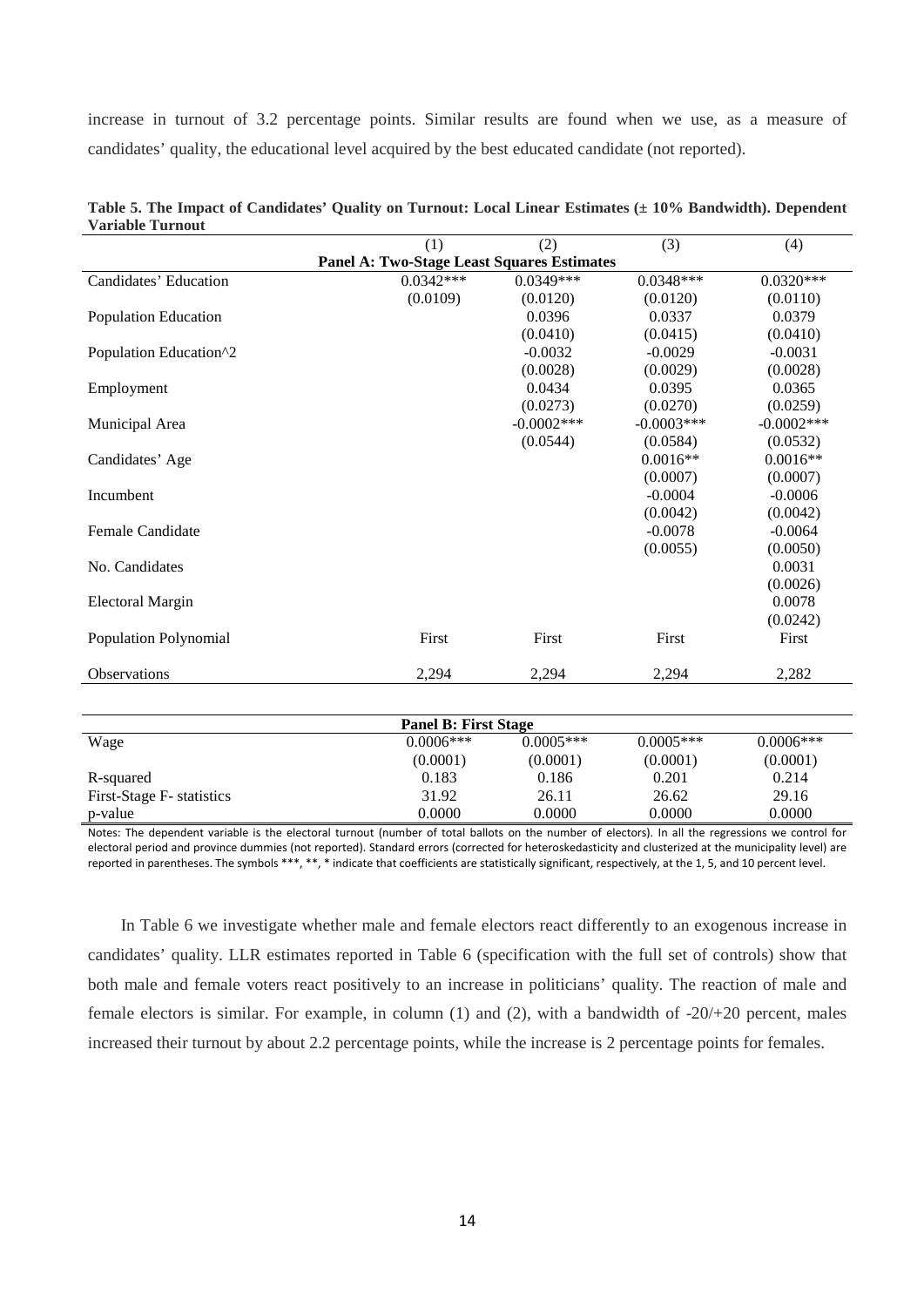| Table 0. The Impact of Candidates "Quanty on mail and I chiale Turnout. Local Linear Estimates |              |                       |              |                       |  |  |  |
|------------------------------------------------------------------------------------------------|--------------|-----------------------|--------------|-----------------------|--|--|--|
|                                                                                                | (1)          | (2)                   | (3)          | (4)                   |  |  |  |
|                                                                                                | Male Turnout | <b>Female Turnout</b> | Male Turnout | <b>Female Turnout</b> |  |  |  |
| <b>Panel A: Two-Stage Least Squares Estimates</b>                                              |              |                       |              |                       |  |  |  |
| Candidates' Education                                                                          | $0.0218***$  | $0.0198***$           | $0.0329***$  | $0.0304***$           |  |  |  |
|                                                                                                | (0.0060)     | (0.0056)              | (0.0101)     | (0.0095)              |  |  |  |
| Population Polynomial                                                                          | First        | First                 | First        | First                 |  |  |  |
| Controls                                                                                       | All          | All                   | All          | All                   |  |  |  |
| Bandwidth                                                                                      | $\pm 20\%$   | $\pm 20\%$            | $\pm 10\%$   | $\pm 10\%$            |  |  |  |
| <b>Observations</b>                                                                            | 2,598        | 2,579                 | 1,286        | 1,279                 |  |  |  |
| <b>Panel B: First Stage</b>                                                                    |              |                       |              |                       |  |  |  |
| Wage                                                                                           | $0.0007$ *** | $0.0007$ ***          | $0.0007***$  | $0.0007$ ***          |  |  |  |
|                                                                                                | (0.0001)     | (0.0001)              | (0.0001)     | (0.0001)              |  |  |  |
| R-squared                                                                                      | 0.203        | 0.204                 | 0.209        | 0.209                 |  |  |  |
| First-Stage F- statistics                                                                      | 51.55        | 50.98                 | 24.21        | 23.33                 |  |  |  |
| p-value                                                                                        | 0.0000       | 0.0000                | 0.0000       | 0.0000                |  |  |  |

Notes: The dependent variable is measured by male turnout (number of male voters on the number of male electors) and female turnout (number of female voters on the number of female electors) respectively. In all the regressions we control for electoral period and province dummies (not reported), municipal and candidates' characteristics. Standard errors (corrected for heteroskedasticity and clusterized at the municipality level) are reported in parentheses. The symbols \*\*\*, \*\*, \* indicate that coefficients are statistically significant, respectively, at the 1, 5, and 10 percent level.

#### **4. Robustness checks**

In this section we check the robustness of our results. Firstly, we use the three population cutoffs that uniquely identify an increase in mayor's wage as excluded instruments in a two-stage least squares setting (Van Der Klaauw, 2002; Ferraz and Finan, 2011) by choosing a bandwidth of 20 and 10 percent above and below the population thresholds respectively, and by controlling for a first-order polynomial of our forcing variable, i.e. population size.

TSLS results are displayed in Table 7. In the first two columns the bandwidth is -20/+20 percent above and below the three population thresholds. Furthermore, in column (1) we control for provincial and electoral period dummies only, whereas in column (2) we add the full set of our controls. The effect of our variable of interest on the electoral participation is still positive and stable across the two specifications. In addition, an increase of one year in the average educational attainment of candidates leads to an increase in turnout of 1.1 percentage points (see column 2).

First Stage Results are shown in Figure 1 (Panel a, b and c). In particular, we plot, respectively, the average quality of candidates at the electoral race against the number of inhabitants, close to the three different thresholds defining the mayor's wage (1,000; 5,000 and 50,000), with a bandwidth of -20/+20 percent above and below the cutoffs.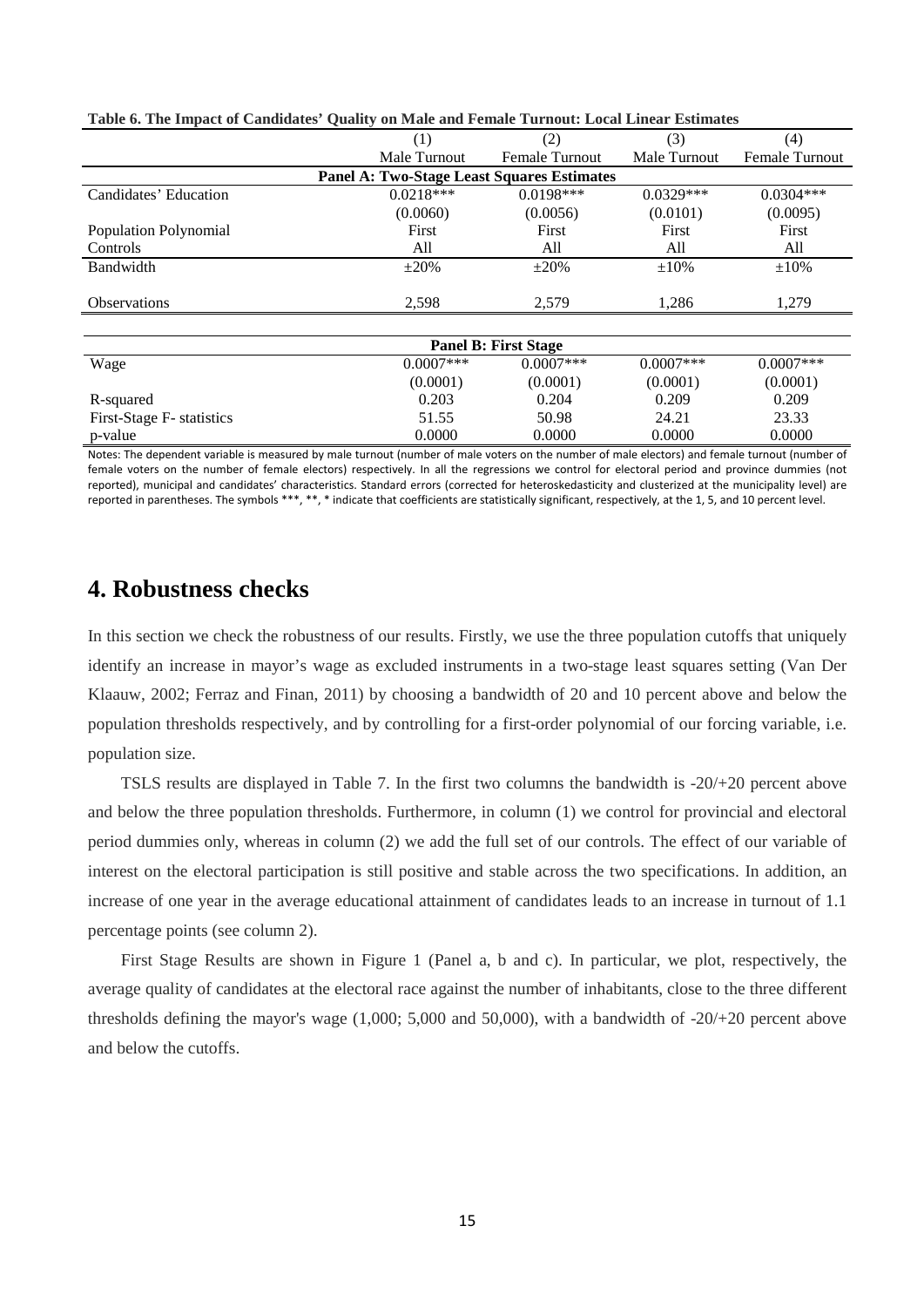

Figure 1: First Stage Results – Effect of Mayor's Wage on Average Candidates' Quality

The circles are the mean of years of education of candidates at electoral races for a given number of inhabitants in the municipality, while the connected points are the predicted values from the first stage equation. As it is possible to see in the left side of the graph in Figure 1, Panel (a), in municipalities with a population around the 1,000 threshold, candidates at electoral races in municipalities below the cutoff have on average 14 years of education, while those above the cutoff have acquired about 15 years of education. Similar results are found in Panel (b) in which we focus on municipalities around the 5,000 threshold. A sharp increase in the average educational attainment of candidates at the cutoff is observed also for municipalities around the 50,000 threshold in Panel (c).

The *F*-stat from the First Stage in Table 7, confirms that the excluded instruments are not weak since its value is always larger than 10 and statistically significant at 1 percent level. Moreover, our model does not seem to be over-identified: in fact, by implementing the Sargan test, we never reject (in all the specifications), the joint null hypothesis that the instruments are valid instruments, i.e., uncorrelated with the error term, and that the excluded instruments are correctly excluded from the estimated equation.

Similar results are found when we use a small discontinuity sample with a bandwidth of -10/+10 percent in the neighborhood of the three thresholds: the effect of candidates' quality on voter turnout is positive and statistically significant at 1 percent level.

Our results are also robust to alternative functional forms of the population size (a linear spline and a quadratic spline of the forcing variable over the entire sample), by using again the three population thresholds as excluded instruments in a TSLS setting (results not reported and available upon request).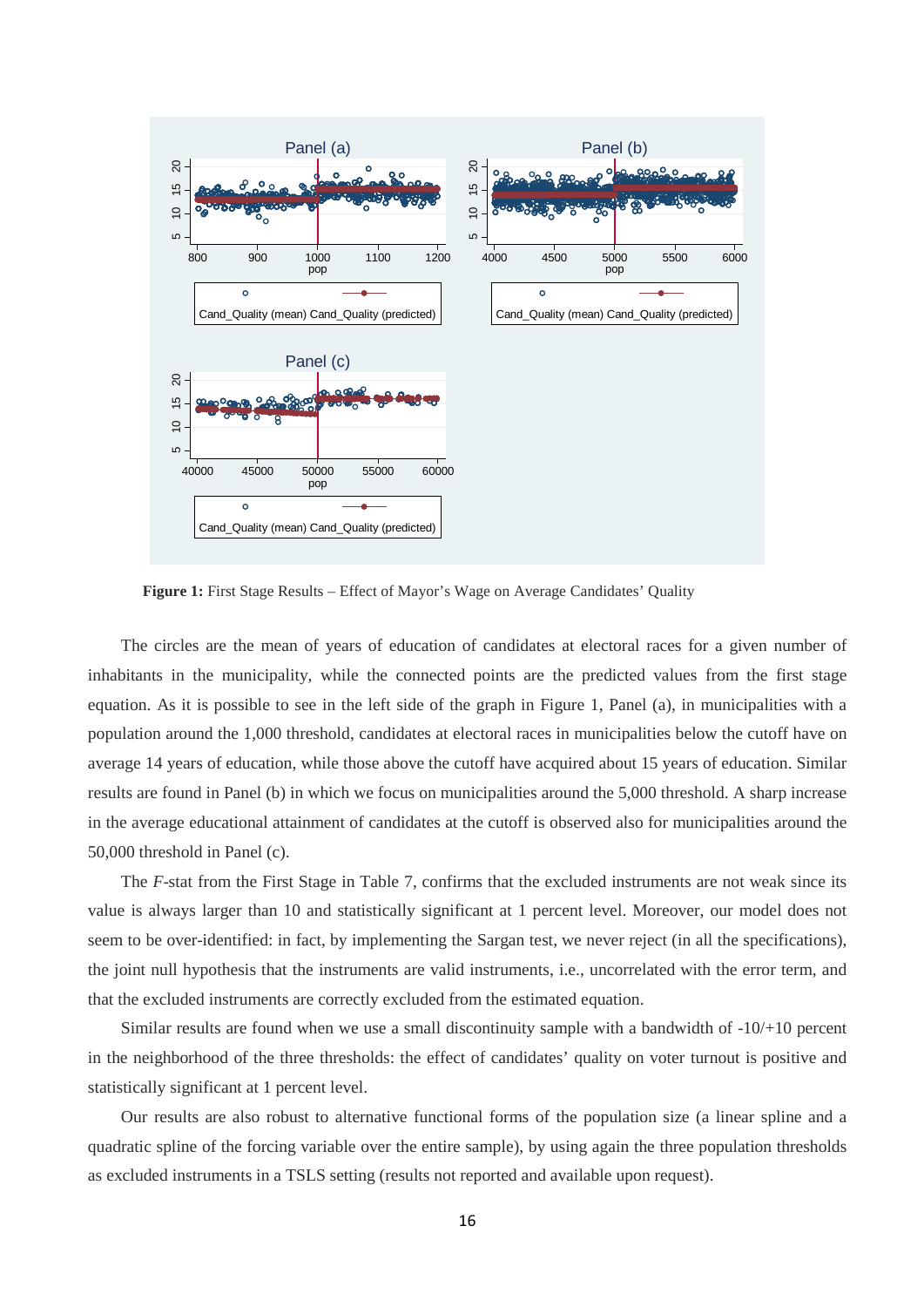|                                | (1)                                               | (2)         | (3)            | (4)         |
|--------------------------------|---------------------------------------------------|-------------|----------------|-------------|
|                                | <b>Panel A: Two-Stage Least Squares Estimates</b> |             |                |             |
| <b>VARIABLES</b>               | Turnout                                           | Turnout     | Turnout        | Turnout     |
| Candidates' Education          | $0.0134**$                                        | $0.0103*$   | $0.0286***$    | $0.0256***$ |
|                                | (0.0056)                                          | (0.0061)    | (0.0101)       | (0.0100)    |
| Population Polynomial          | First                                             | First       | First          | First       |
| Controls                       | N <sub>0</sub>                                    | All         | N <sub>0</sub> | All         |
| Bandwidth                      | ± 20%                                             | $\pm 20\%$  | $\pm 10\%$     | ±10%        |
| <b>Observations</b>            | 4,578                                             | 4,578       | 2,294          | 2,282       |
|                                |                                                   |             |                |             |
|                                | <b>Panel B: First Stage</b>                       |             |                |             |
| Threshold 1,000                | $0.6247***$                                       | $0.5399***$ | $0.5324***$    | $0.4708***$ |
|                                | (0.1077)                                          | (0.1066)    | (0.1527)       | (0.1509)    |
| Threshold 5,000                | $0.3320***$                                       | $0.3132***$ | $0.3709***$    | $0.3858***$ |
|                                | (0.0863)                                          | (0.0857)    | (0.1177)       | (0.1173)    |
| Threshold 50,000               | $0.5747**$                                        | $0.6016*$   | 0.2270         | 0.3221      |
|                                | (0.2976)                                          | (0.2941)    | (0.3798)       | (0.3765)    |
| R-squared                      | 0.166                                             | 0.204       | 0.181          | 0.213       |
| First-Stage F- statistics      | 14.89                                             | 14.86       | 10.44          | 10.10       |
| p-value                        | 0.0000                                            | 0.0000      | 0.0000         | 0.0000      |
| Over-identification statistics | 4.572                                             | 4.517       | 0.741          | 0.614       |
| p-value                        | 0.11                                              | 0.114       | 0.690          | 0.736       |

#### **Table 7. Local Linear Estimates with Population Thresholds as Excluded Instruments**

Notes: The dependent variable is the electoral turnout (number of total ballots on the number of electors). In all the regressions we control for electoral period and province dummies (not reported). Standard errors (corrected for heteroskedasticity and clusterized at the municipality level) are reported in parentheses. The symbols \*\*\*, \*\*, \* indicate that coefficients are statistically significant, respectively, at the 1, 5, and 10 percent level.

Finally, in Table 8, we implement a placebo test by estimating the effect of candidates' quality on electoral participation by using three fake thresholds (4,000; 7,000 and 70,000) as excluded instruments in a TSLS setting, where no policy is expected to change (including the mayor's wage) in their neighborhoods. In the first two columns we choose a bandwidth of -20/+20 percent above and below the cutoffs, whereas in the last two columns the bandwidth is  $-10/+10$  percent close to the population thresholds. Furthermore, in the oddnumbered columns we control for population size, while in the even-numbered columns we adopt a quadratic polynomial of the forcing variable.

All in all the effect of candidates' quality, as measured by the average years of schooling of candidates running for a mayor position, is never statistically different from zero close to the fake thresholds, since the three excluded instruments are very weak, as highlighted by the *F*-stat from the First Stage in Table 8.

Results are very similar also when we use other fake thresholds as instruments for candidates' quality (data available upon request).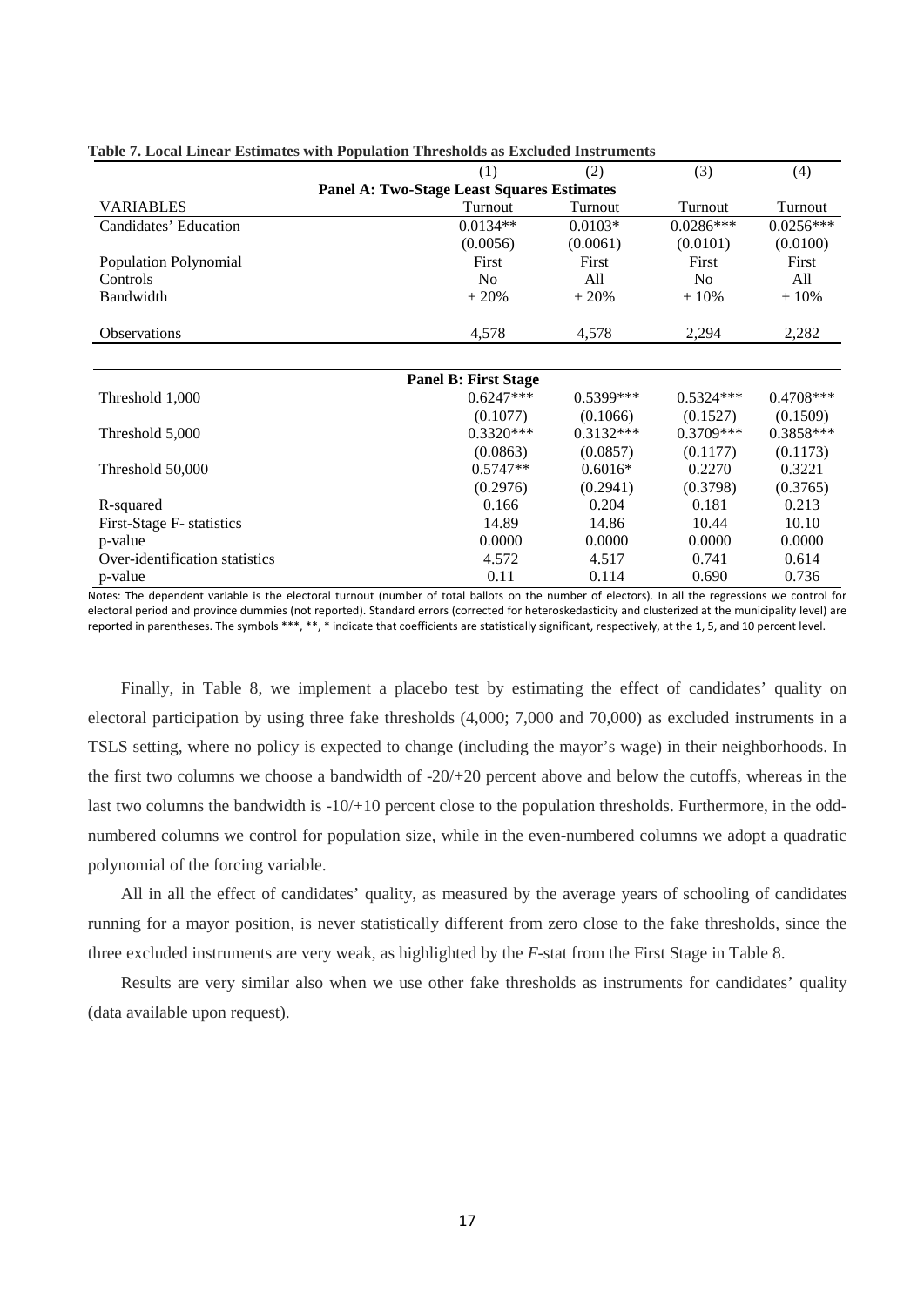| Table 8. Placebo Test at Fake Thresholds |  |  |
|------------------------------------------|--|--|
|------------------------------------------|--|--|

|                                | (1)                                               | (2)       | (3)       | (4)       |  |  |
|--------------------------------|---------------------------------------------------|-----------|-----------|-----------|--|--|
|                                | <b>Panel A: Two-Stage Least Squares Estimates</b> |           |           |           |  |  |
| <b>VARIABLES</b>               | Turnout                                           | Turnout   | Turnout   | Turnout   |  |  |
| Candidates' Education          | $-0.0098$                                         | $-0.0083$ | $-0.0263$ | $-0.0289$ |  |  |
|                                | (0.0153)                                          | (0.0198)  | (0.0299)  | (0.0343)  |  |  |
| Population Polynomial          | First                                             | Second    | First     | Second    |  |  |
| Controls                       | All                                               | All       | All       | All       |  |  |
| Bandwidth                      | ± 20%                                             | ± 20%     | $±10\%$   | ± 10%     |  |  |
| <b>Observations</b>            | 5,205                                             | 5,205     | 2,624     | 2,624     |  |  |
|                                |                                                   |           |           |           |  |  |
|                                | <b>Panel B: First Stage</b>                       |           |           |           |  |  |
| Threshold 4,000                | $0.1924***$                                       | $0.1459*$ | 0.1526    | 0.1471    |  |  |
|                                | (0.0696)                                          | (0.0838)  | (0.1033)  | (0.1243)  |  |  |
| Threshold 7,000                | $-0.0062$                                         | $-0.0648$ | $-0.0719$ | $-0.0787$ |  |  |
|                                | (0.0801)                                          | (0.0994)  | (0.1119)  | (0.1399)  |  |  |
| Threshold 70,000               | $-0.1351$                                         | 0.2816    | $-0.3224$ | $-0.2988$ |  |  |
|                                | (0.3870)                                          | (0.5699)  | (0.5728)  | (0.6438)  |  |  |
| R-squared                      | 0.202                                             | 0.198     | 0.188     | 0.189     |  |  |
| First-Stage F- statistics      | 1.86                                              | 1.17      | 0.66      | 0.56      |  |  |
| p-value                        | 0.1337                                            | 0.3204    | 0.5769    | 0.6388    |  |  |
| Over-identification statistics | 3.181                                             | 3.992     | 0.310     | 0.607     |  |  |
| p-value                        | 0.204                                             | 0.136     | 0.856     | 0.738     |  |  |

Notes: The dependent variable is the electoral turnout (number of total ballots on the number of electors). In all the regressions we control for electoral period and province dummies (not reported). Standard errors (corrected for heteroskedasticity and clusterized at the municipality level) are reported in parentheses. The symbols \*\*\*, \*\*, \* indicate that coefficients are statistically significant, respectively, at the 1, 5, and 10 percent level.

#### **Concluding remarks**

The crucial role played by good politicians in enhancing adequate policies and in improving economic performance has been largely investigated in the literature (Besley et al., 2007; Jones and Olken, 2005; Besley, 2007). Furthermore, some empirical studies have considered whether politicians' quality matters to shape voters behavior. These works have mainly focused on US elections, showing that the degree of competition characterizing the elections is influenced by the quality of the incumbent and that *high-quality* candidates have more electoral success (see Jacobson and Kernell, 1983; Lublin, 1994; Carson et al., 2001; Stone and Maisel, 2003; Stone et al., 2010). However, no studies have been devoted at investigating the effect of politicians' quality on civic participation, although political participation is at the basis of a well functioning political system.

In this paper using a rich data set on Italian municipal elections we have investigated the effects produced by candidates' quality on electoral turnout. We have firstly estimated a municipal fixed effects model. We find that increasing candidates' average education by 1 year increases electoral turnout by about 0.9 percentage points. This result holds true also when we control for other candidates' characteristics, such as age and gender, and for the degree of political competition characterizing the electoral race.

To handle endogeneity problems arising from the fact that candidates' quality may be correlated to time variant unobservable variables that affect both the decision of *high-quality* candidates to compete at the electoral race and the electoral participation, we have used a Fuzzy Regression Discontinuity Design relying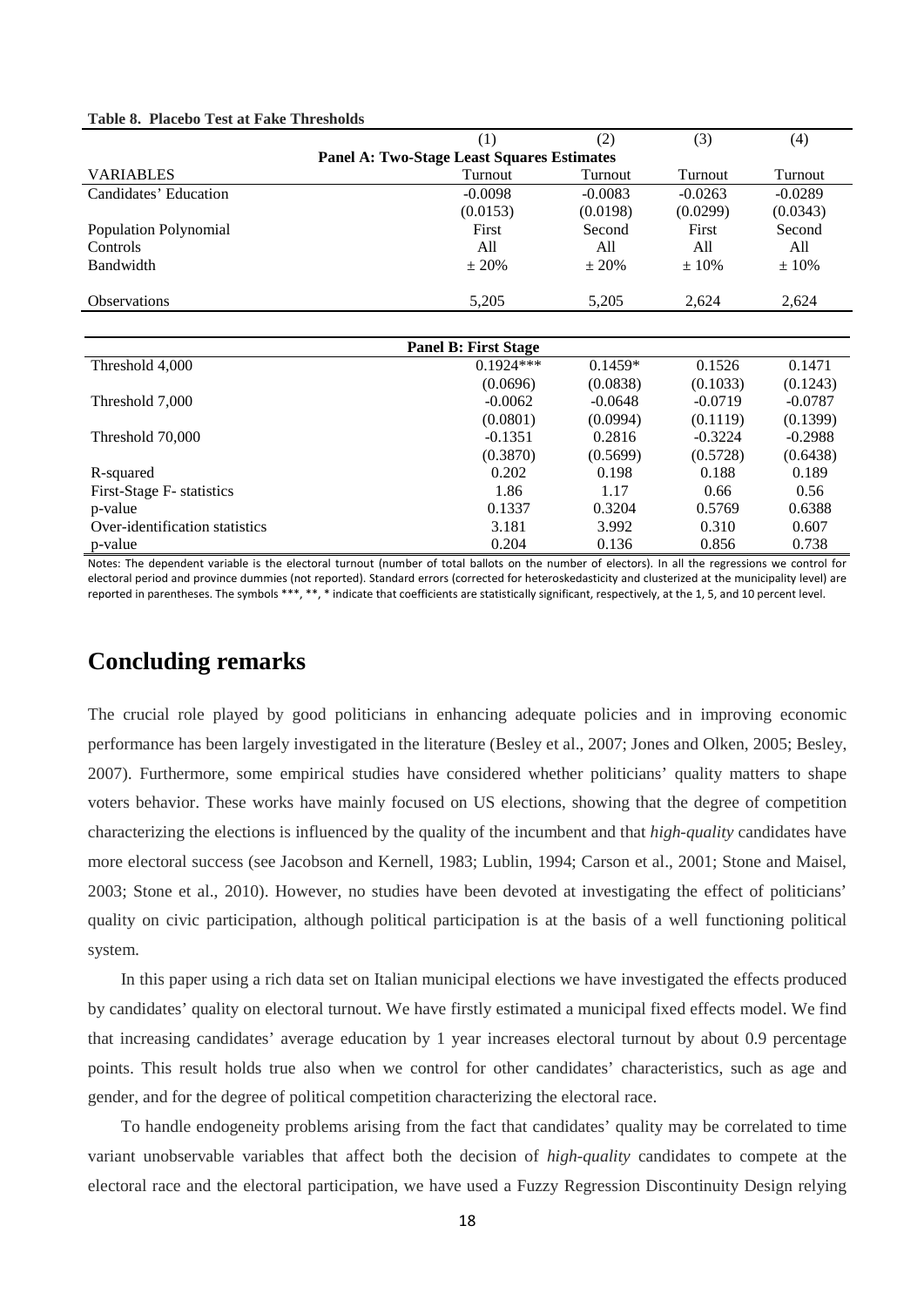on the fact that in Italy the wage of the mayor increases at different population thresholds. In particular, we have restricted the analysis to the thresholds that uniquely identify an increase in the mayor's remuneration. The mayor's wage in the First Stage regression seems to be strongly correlated to the average educational attainment of candidates and should not directly affect the electoral participation.

TSLS estimation results confirm FE estimates, although they are larger in terms of magnitude, highlighting the fact that FE estimates are downward biased due to either a negative correlation between the decision of highly educated individuals to enter politics and individuals' decision to cast their vote or to measurement errors. We find that an increase of 1 year in the average education of candidates increases turnout by about 2 percentage points.

Similar results are found when we choose a smaller bandwidth close to the neighborhood of our thresholds or when we alternatively control for a second-order polynomial of the forcing variable, i.e. population size, and for a linear and quadratic spline at the population cutoffs. In addition, the effect of candidates' quality on the electoral participation remains substantially unchanged whether we use the three population cutoffs that uniquely identify an increase in mayor's wage as excluded instruments in a two-stage least squares setting (Van Der Klaauw, 2002; Ferraz and Finan, 2011) by choosing different bandwidths above and below the population thresholds.

All in all our results suggest that education, considered as a proxy for politicians' quality, in addition to the positive effect produced on growth, performance of legislators and efficiency of the public administration, may also affect electors' behavior, inducing them to cast their vote because they may infer a higher political competence.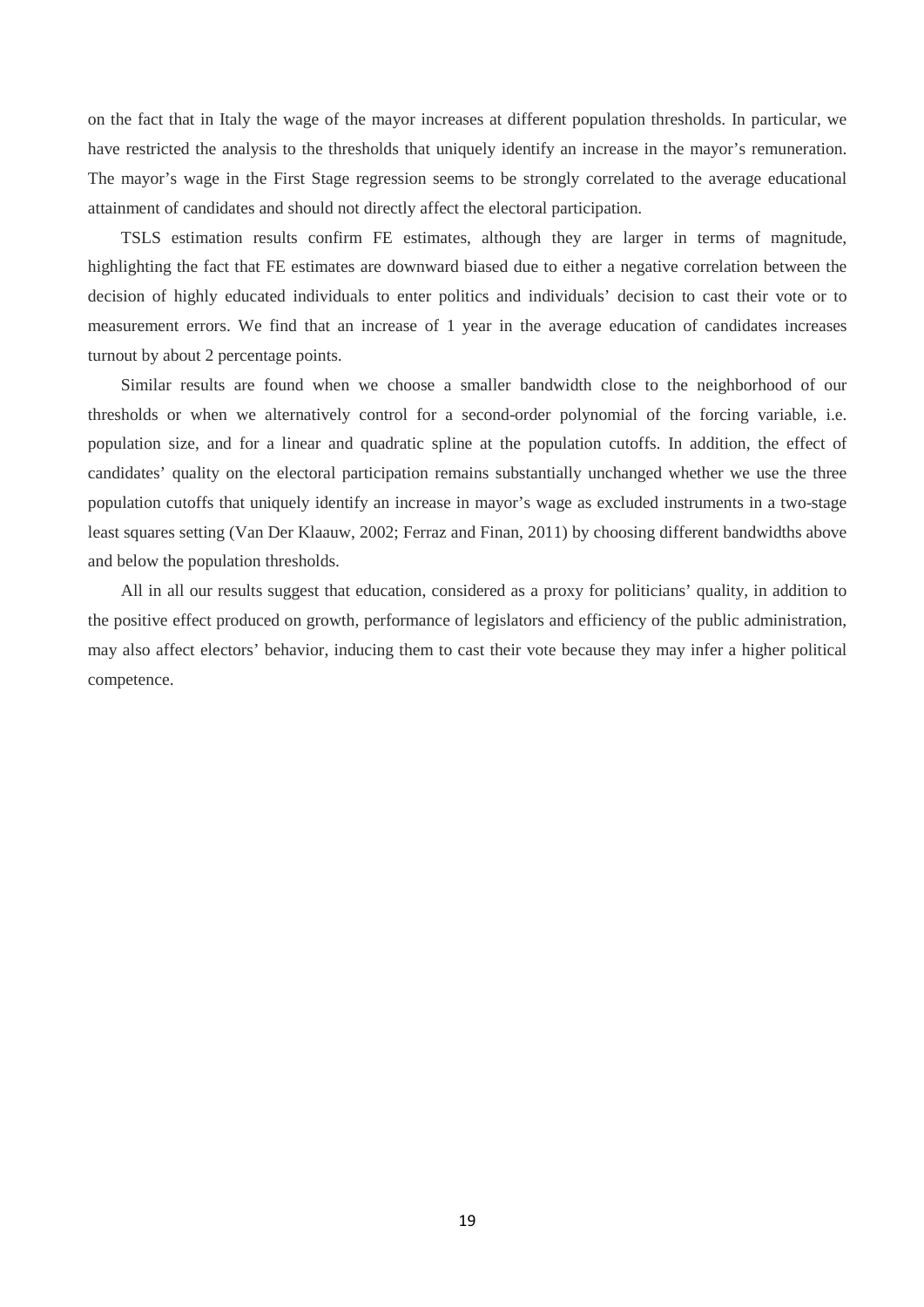#### **References**

- Accetturo, A., 2013. Political selection in the skilled cities. Bank of Italy Working Paper, Structural Economic Analysis Department, Bank of Italy.
- Angrist, JD., Pischke, JS., 2009. Mostly harmless econometrics: an empiricist's companion. Princeton University Press.
- Baltrunaite, A., Bello, P., Casarico, A., Profeta, P., 2012. Gender quotas and the quality of politicians. Working Paper No. 3734, CESifo, Munich.
- Barber, BR., 1984. Strong democracy: participatory politics for a new age. Berkeley: University of California Press.
- Barone, G., De Blasio, G., 2013. Electoral rules and voter turnout. International Review of Law and Economics 36, 25-35.
- Besley, T., 2007. Principled agents? The political economy of good government. Oxford University Press, USA.
- Besley, T., Coate, S., 1997. [An economic model of representative democracy.](http://qje.oxfordjournals.org/content/112/1/85.short) The Quarterly Journal of Economics 112, 85-114.
- Besley, T., Persson,T., Sturm, D.M., 2007. Political competition, policy and growth: theory and evidence from the US. The Review of Economic Studies 77, 1329-1352.
- Besley, T., Montalvo, J.G., Reynal-Querol, M., 2011. Do educated leaders matter? The Economic Journal 121, 205-227.
- Borgonovi, F., d'Hombres, [B., Hoskins,](http://scholar.google.it/citations?user=xl6JJAsAAAAJ&hl=it&oi=sra) B., 2010. [Voter turnout, information acquisition and education:](http://www.degruyter.com/view/j/bejeap.2010.10.1/bejeap.2010.10.1.2463/bejeap.2010.10.1.2463.xml)  [evidence from 15 European countries.](http://www.degruyter.com/view/j/bejeap.2010.10.1/bejeap.2010.10.1.2463/bejeap.2010.10.1.2463.xml) The B.E. Journal of Economic Analysis and Policy 10, Article 90.
- Brollo, F., Nannicini, T., Perotti, R., Tabellini, G., 2012. The political resource curse. NBER Working Paper.
- Carson, J.L., Jenkins, J.A., Rohde, D.W., Souva, M.A., 2001. The impact of national tides and district-level effects on electoral outcomes: the congressional elections of 1862–63. American Journal of Political Science 45, 887–98.
- Caselli, F., Morelli, M., 2004. Bad politicians. Journal of Public Economics 88, 759-782.
- De Paola, M., Scoppa, V., 2011. Political competition and politician quality: evidence from Italian municipalities. Public Choice 148, 547-559.
- De Paola, M., Scoppa, V., 2013. [The impact of closeness on electoral participation exploiting the Italian](http://link.springer.com/article/10.1007/s11127-013-0105-7)  [double ballot system,](http://link.springer.com/article/10.1007/s11127-013-0105-7) Public Choice
- Dee, T.S., 2004. Are there civic returns to education? Journal of Public Economics 88, 1697-1720.
- Ferraz, C., Finan, F., 2011. Motivating politicians: the impacts of monetary incentives on quality and performance. NBER Working Paper.
- Gagliarducci, S., Nannicini, T., 2011. Do better paid politicians perform better? Disentangling incentives from selection. Journal of the European Economic Association 11, 369-398.
- Galasso, V., Nannicini, T., 2011. Competing on good politicians. American Political Science Review 105, 79- 99.
- Glaeser, EL., [Ponzetto,](http://scholar.google.it/citations?user=lov1MJcAAAAJ&hl=it&oi=sra) GAM, Shleifer, A. 2007. Why does democracy need education? Journal of economic growth 17, 77-99.
- Jacobson, G.C., Kernell, S., 1983. Strategy and choice in congressional elections. Yale University Press.
- Jones, B.F., Olken, B.A., 2005. [Do leaders matter? National leadership and growth since World War II.](http://qje.oxfordjournals.org/content/120/3/835.short) The Quarterly Journal of Economics 120, 835-864.
- Kotakorpi, K. and Poutvaara P. (2011), Pay for politicians and candidate selection: An empirical analysis, *[Journal of Public Economics](http://www.sciencedirect.com/science/journal/00472727)*, 95 (7-8), 877–885.
- Lee, DS., Lemieux, T., 2009. Regression discontinuity designs in economics. NBER Working Paper.
- Lublin, D., 1994. [Quality, not quantity: strategic politicians in US senate elections, 1952-1990.](http://scholar.google.com/citations?view_op=view_citation&hl=en&user=-ozRHeMAAAAJ&citation_for_view=-ozRHeMAAAAJ:qjMakFHDy7sC) Journal of Politics 56, 228-241.
- Matsusaka, JG., Palda, F., 1999. Voter turnout: how much can we explain? Public Choice 98, 431-446.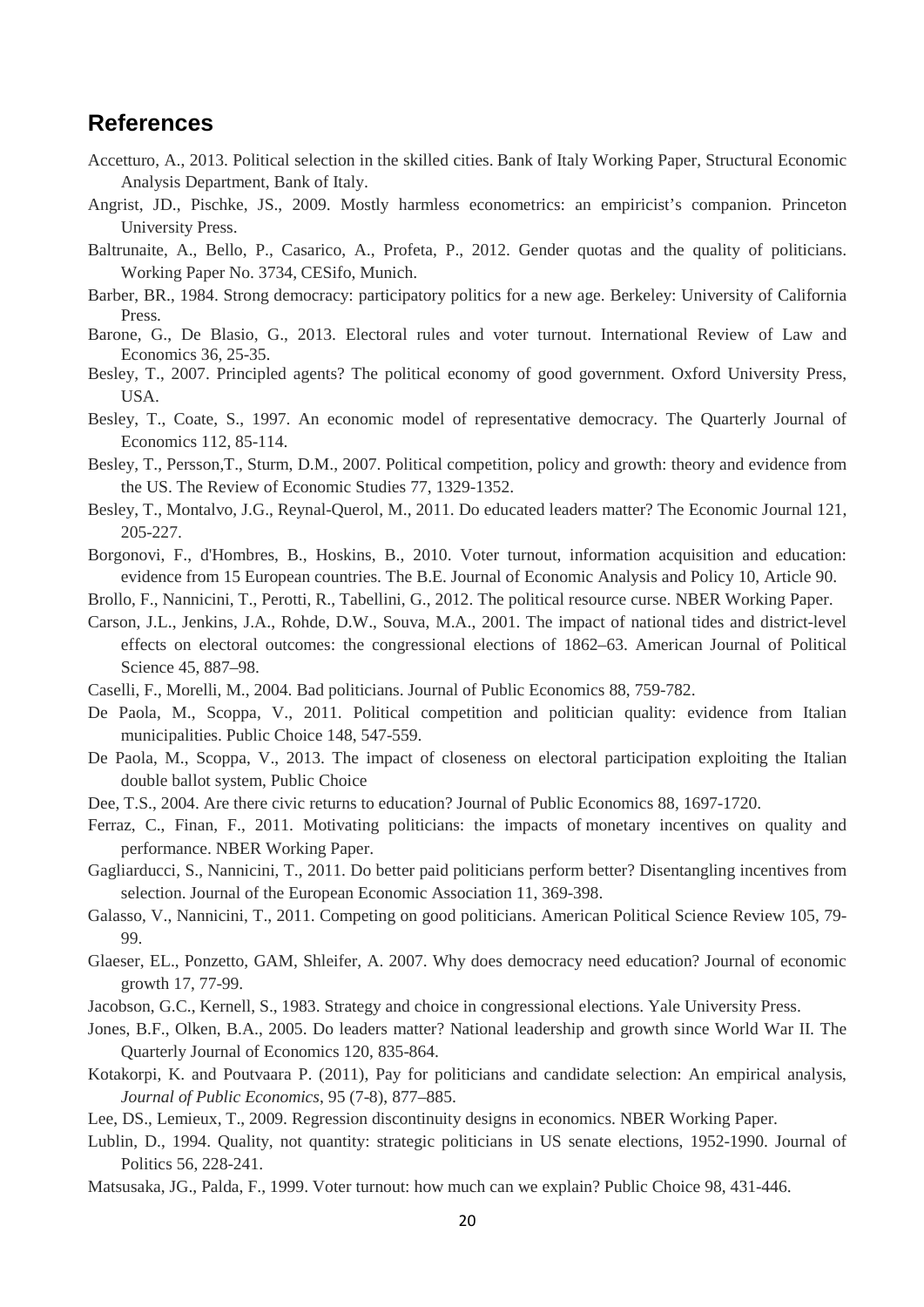Messner, M., Polborn, M.K., 2004. Paying politicians. Journal of Public Economics 88, 2423-2445.

- Milligan, K., Moretti, E., Oreopoulos, P., 2004. [Does education improve citizenship? Evidence from the](http://www.sciencedirect.com/science/article/pii/S0047272703002056)  [United States and the United Kingdom.](http://www.sciencedirect.com/science/article/pii/S0047272703002056) Journal of Public Economics 88, 1667-1695.
- Osborne, M.J., Slivinski, A., 1996. A model of political competition with citizen-candidates. The Quarterly Journal of Economics 111, 65-96.
- Pateman, C., 1970. Participation and democratic theory. Cambridge University Press.
- Porter, J., 2003. Estimation in the regression discontinuity model. Working Paper, Department of Economics, Cambridge.
- Poutvaara, P., Takalo, T., 2007. Candidate quality. International Tax and Public Finance 14, 7-27.
- Scholzman, K.L., 2002. Citizen participation in America: what do we know? Why do we care? In: [Ira](http://www.citeulike.org/group/108/author/Katznelson:I)  [Katznelson,](http://www.citeulike.org/group/108/author/Katznelson:I) [Helen V. Milner](http://www.citeulike.org/group/108/author/Milner:HV) (ed.), Political Science: The State of the Discipline.
- Siedler, T., 2007. Schooling and citizenship: evidence from compulsory schooling reforms. IZA Discussion Paper No.2573, IZA, Bonn.
- Staiger, D., Stock, J., 1997. Instrumental variables regression with weak instruments. Econometrica 65, 557- 586.
- Stone, W.J., Maisel, L.S., 2003. The not-so simple calculus of winning: potential U.S. House candidates' nomination and general election chances. Journal of Politics 65, 951–77.
- Stone, W.J., Fulton, S.A., Maestas, C.D., Maisel, L.S., 2010. Incumbency reconsidered: prospects, strategic retirement, and incumbent quality in U.S. House elections. Journal of Politics 72, 178–90.
- Van Der Klaauw, W., 2002. Estimating the effect of financial aid offers on college enrollment: a regression discontinuity approach. International Economic Review 43, 1249–1287.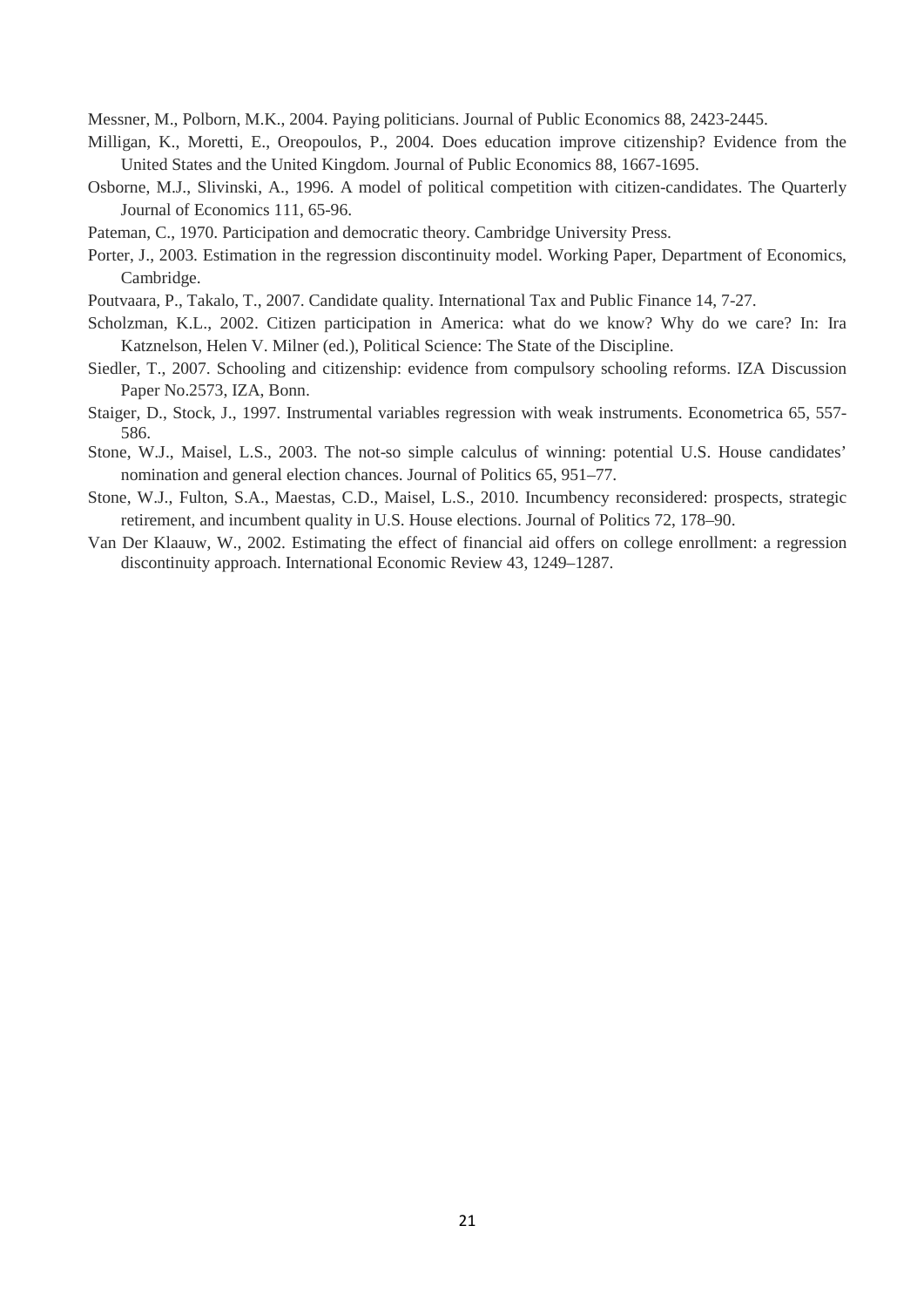# **Appendix Smoothness condition and validity of the Fuzzy RDD**

The general concern with our identification strategy is the possibility that some other determinants of electoral participation also exhibits a stepwise function or are discontinuous at the various cutoff points. The main assumption underlying our approach is that unobserved characteristics do not change discontinuously around population thresholds, i.e. the pre-determined characteristics of municipalities just above and below the thresholds are the same. Since information about unobserved characteristics is not available, the focus is on observed characteristics. Similar checks are performed in a number of existing papers exploiting legislative thresholds in Italian municipalities (see for example Gagliarducci and Nanninicini, 2013; Barone and De Blasio, 2013).





Discontinuity in the Pre-determined Characteristics (50,000 Threshold)-Panel C

**Figure A1**: Discontinuity in the Pre-Determined Characteristics

Following the existing literature, in Figure A1 we present the pre-determined characteristics plotted against population size. Each figure depicts population cell means of the pre-determined characteristics in the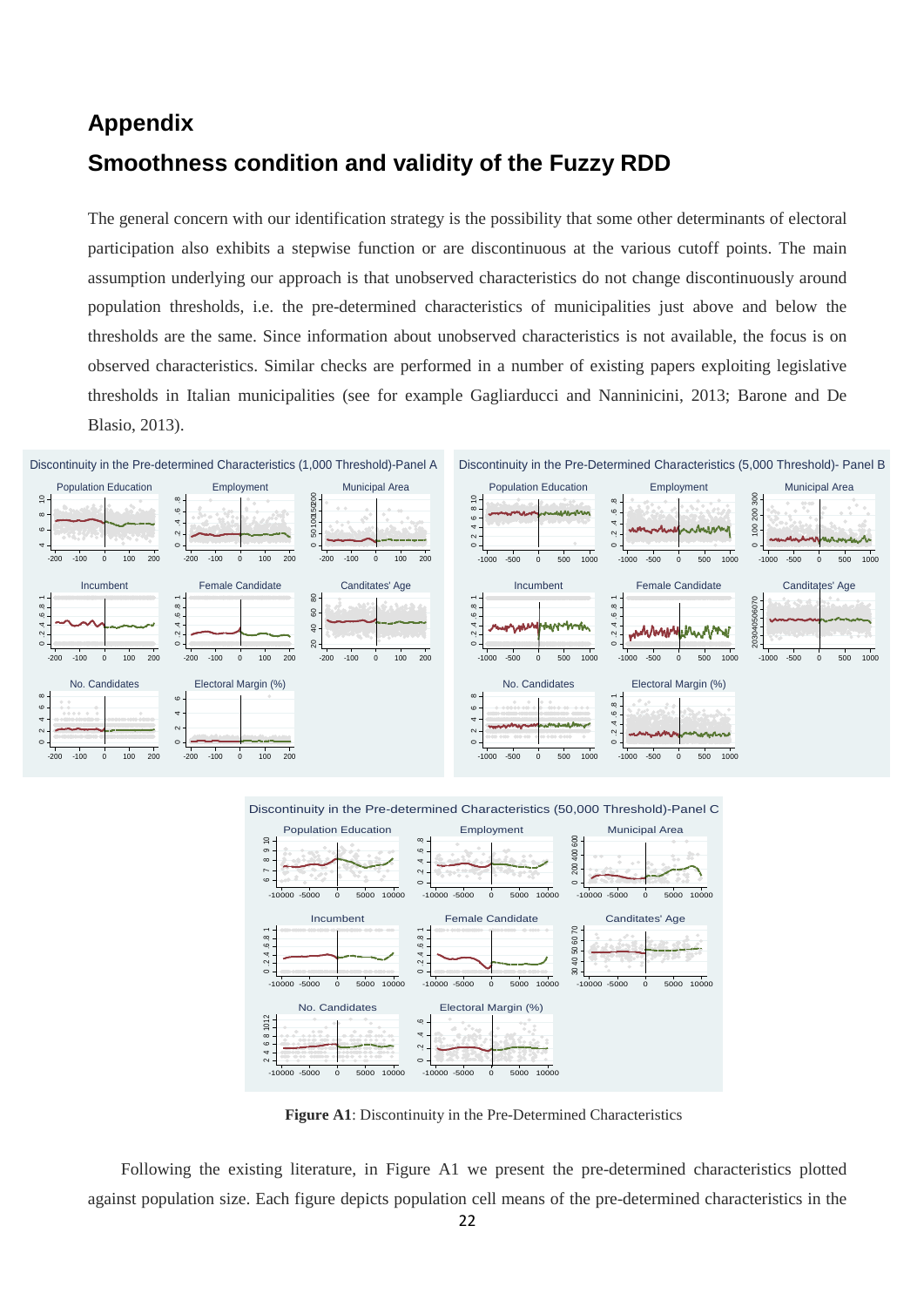neighborhood of the three population thresholds that uniquely identify the wage increase, along with the fitted values of a locally weighted regression calculated within each segment. In general, the figures show only small differences at each threshold points.

Moreover, as a further specification test, we present in Table A1, a difference-in-mean test for the predetermined characteristics mentioned above. In particular, we test whether there is a statistically significant difference in terms of municipal, candidates and electoral races' characteristics among municipalities just above and below the population thresholds (1,000; 5,000 and 50,000), by considering the discontinuity samples with a bandwidth of 20 and 10 percent above and below the thresholds respectively. In the absence of manipulation, observable and unobservable variables should not differ significantly around the population thresholds.

As shown in Table A1, some of the pre-determined characteristics are statistically different from zero for the different groups of municipalities when we consider a discontinuity sample with a bandwidth of 20 percent, but the significance level of the difference in mean tends to disappear when municipalities in a smaller range (bandwidth of 10 percent) around the thresholds are compared. This reassures us about the random assignment around the threshold points (Imbens and Lemieux, 2008). As not all the pre-determined characteristics are balanced, we control for these variables in the regressions to avoid any bias due to the lack of balance.

| <b>Variables</b>     | Bandwidth $\pm 20\%$ |             |             | Bandwidth $\pm 10\%$ |        |           |
|----------------------|----------------------|-------------|-------------|----------------------|--------|-----------|
|                      | 1,000                | 5,000       | 50,000      | 1,000                | 5,000  | 50,000    |
| Population Education | $0.0357***$          | 0.0301      | $0.0974**$  | $0.0506**$           | 0.0412 | $0.1259*$ |
| Employment           | 0.5582               | 0.0048      | 0.0142      | 0.0067               | 0.0066 | 0.0190    |
| Municipal Area       | 0.8939               | 1.4188      | 12.6620     | 1.2567               | 1.9905 | 13.2599   |
| Incumbent            | $0.0211***$          | $0.0170*$   | 0.0520      | $0.0296**$           | 0.0239 | 0.0714    |
| Female Candidate     | $0.0177**$           | 0.0151      | $0.0469***$ | 0.0252               | 0.0213 | 0.0622    |
| Candidates' Age      | $0.3521***$          | 0.2494      | $0.5762***$ | 0.4986               | 0.3511 | 0.7686    |
| Electoral Margin (%) | 0.0102               | 0.0054      | 0.0153      | 0.0115               | 0.0076 | 0.0198    |
| No. Candidates       | $0.0301***$          | $0.0319***$ | 0.2066      | $0.0401**$           | 0.0461 | 0.2716    |

**Table A1. Difference-in-mean Test for the Pre-determined Characteristics**

As a last robustness check, in Table A2 we test whether the mayor's wage is predictive of a larger set of municipal and mayor' characteristics, by choosing a bandwidth of 20 and 10 percent above and below the thresholds respectively, and by controlling for a second-order polynomial of the population size.

Overall, the table confirms that there are no significant differences at the cutoff points for all the characteristics of municipalities, electoral race and candidates running for a mayor position, with a bandwidth of 10 percent in the neighborhood of the cutoff points. This suggests that the wage is unlikely to affect turnout through other channels rather than the change it induces in the quality of candidates running for election.